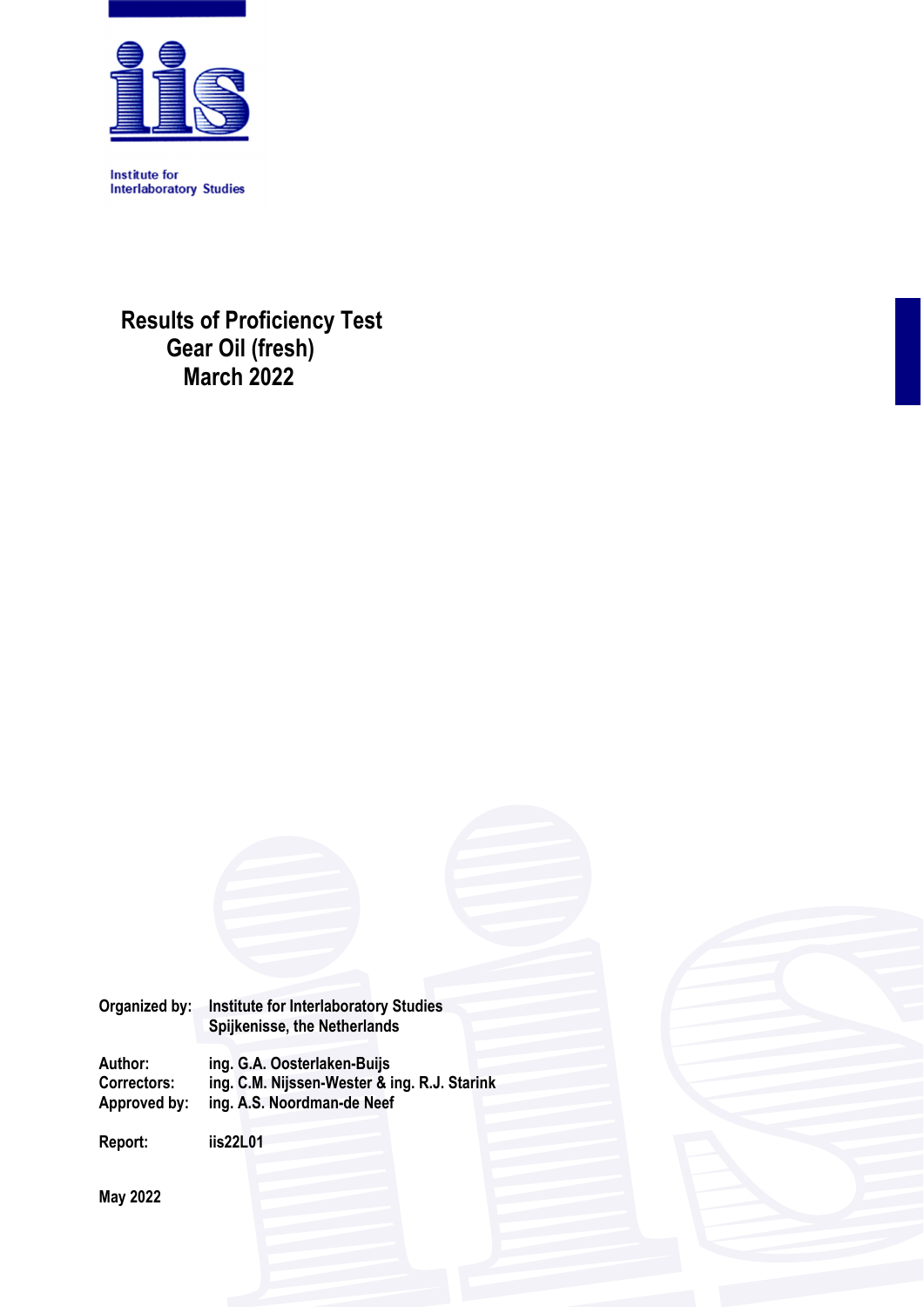### **CONTENTS**

| $\mathbf{1}$   |                                                                        |  |
|----------------|------------------------------------------------------------------------|--|
| 2              |                                                                        |  |
| 2.1            |                                                                        |  |
| 2.2            |                                                                        |  |
| 2.3            |                                                                        |  |
| 2.4            |                                                                        |  |
| 2.5            |                                                                        |  |
| 2.6            |                                                                        |  |
| 3              |                                                                        |  |
| 3.1            |                                                                        |  |
| 3.2            |                                                                        |  |
| 3.3            |                                                                        |  |
| $\overline{4}$ |                                                                        |  |
| 4.1            |                                                                        |  |
| 4.2            |                                                                        |  |
| 4.3            | COMPARISON OF THE PROFICIENCY TEST OF MARCH 2022 WITH PREVIOUS PTS  11 |  |

Appendices: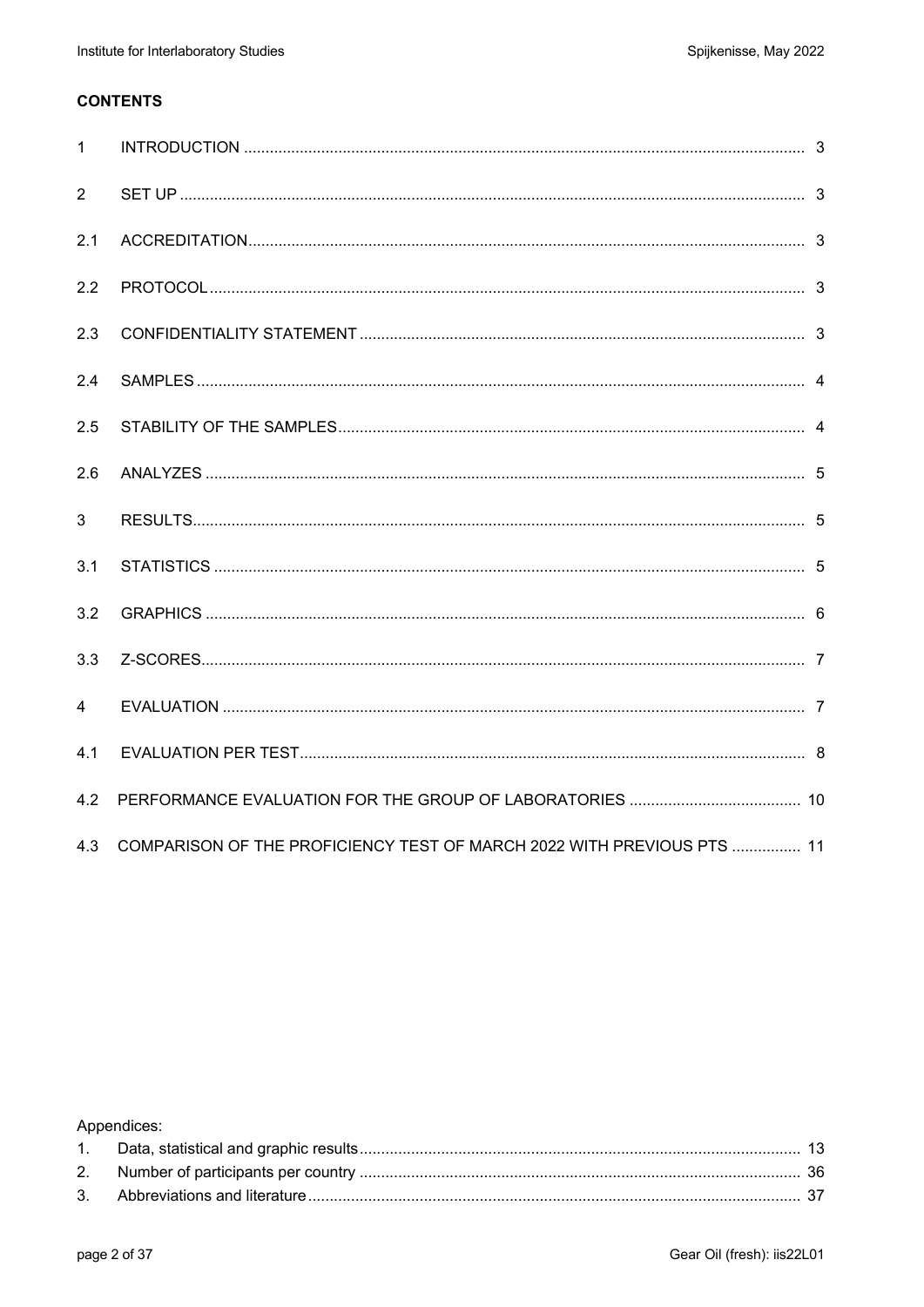### **1 INTRODUCTION**

Since 2015 the Institute for Interlaboratory Studies (iis) organizes a proficiency scheme for the analysis of fresh Gear Oil every year. During the annual proficiency testing program 2021/2022 it was decided to continue the round robin for the analysis of fresh Gear Oil.

In this interlaboratory study 23 laboratories in 17 countries registered for participation, see appendix 2 for the number of participants per country. In this report the results of the fresh Gear Oil proficiency test are presented and discussed. This report is also electronically available through the iis website www.iisnl.com.

### **2 SET UP**

The Institute for Interlaboratory Studies (iis) in Spijkenisse, the Netherlands, was the organizer of this proficiency test (PT). Sample analyzes for fit-for-use and homogeneity testing were subcontracted to an ISO/IEC17025 accredited laboratory.

It was decided to send two identical samples of fresh Gear Oil in a 1L bottle and a 0.5L bottle both labelled #22030.

The participants were requested to report rounded and unrounded test results. The unrounded test results were preferably used for statistical evaluation.

### **2.1 ACCREDITATION**

The Institute for Interlaboratory Studies in Spijkenisse, the Netherlands, is accredited in agreement with ISO/IEC17043:2010 (R007), since January 2000, by the Dutch Accreditation Council (Raad voor Accreditatie). This PT falls under the accredited scope. This ensures strict adherence to protocols for sample preparation and statistical evaluation and 100% confidentiality of participant's data. Feedback from the participants on the reported data is encouraged and customer's satisfaction is measured on regular basis by sending out questionnaires.

### **2.2 PROTOCOL**

The protocol followed in the organization of this proficiency test was the one as described for proficiency testing in the report 'iis Interlaboratory Studies: Protocol for the Organisation, Statistics and Evaluation' of June 2018 (iis-protocol, version 3.5). This protocol is electronically available through the iis website www.iisnl.com, from the FAQ page.

### **2.3 CONFIDENTIALITY STATEMENT**

All data presented in this report must be regarded as confidential and for use by the participating companies only. Disclosure of the information in this report is only allowed by means of the entire report. Use of the contents of this report for third parties is only allowed by written permission of the Institute for Interlaboratory Studies. Disclosure of the identity of one or more of the participating companies will be done only after receipt of a written agreement of the companies involved.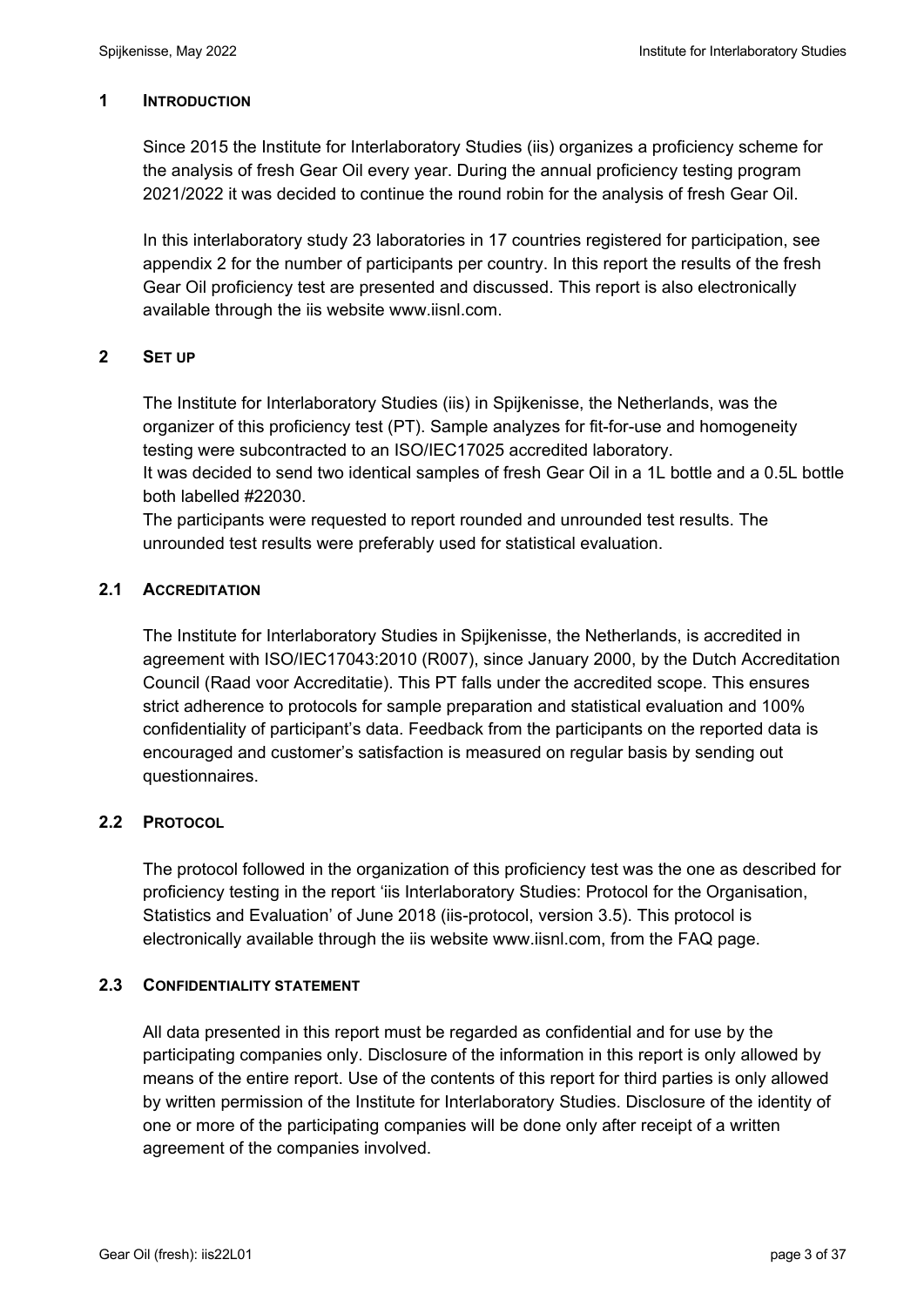### **2.4 SAMPLES**

A batch of approximately 150 liters of fresh Gear Oil was obtained from a local supplier. After homogenization 36 amber glass bottles of 1 L and 36 amber glass bottles of 0.5 L were filled and labelled #22030.

The homogeneity of the subsamples was checked by determination of Density at 15 °C in accordance with ISO12185 on 8 stratified randomly selected subsamples.

|                 | Density at 15 °C<br>in kg/L |
|-----------------|-----------------------------|
| sample #22030-1 | 0.88702                     |
| sample #22030-2 | 0.88701                     |
| sample #22030-3 | 0.88702                     |
| sample #22030-4 | 0.88703                     |
| sample #22030-5 | 0.88701                     |
| sample #22030-6 | 0.88702                     |
| sample #22030-7 | 0.88702                     |
| sample #22030-8 | 0.88702                     |

Table 1: homogeneity test results of subsamples #22030

From the above test results the repeatability was calculated and compared with 0.3 times the reproducibility of the reference test method in agreement with the procedure of ISO13528, Annex B2 in the next table.

|                                 | Density at 15 °C<br>in kg/L |
|---------------------------------|-----------------------------|
| r (observed)                    | 0.00002                     |
| reference test method           | ISO12185:96                 |
| 0.3 x R (reference test method) | 0.00015                     |

Table 2: evaluation of the repeatability of subsamples #22030

The calculated repeatability is in agreement with 0.3 times the reproducibility of the reference test method. Therefore, homogeneity of the subsamples was assumed.

To each of the participating laboratories one 1 L bottle and one 0.5 L bottle both labelled #22030 were sent on February 16, 2022. An SDS was added to the sample package.

### **2.5 STABILITY OF THE SAMPLES**

The stability of fresh Gear Oil packed in amber glass bottles was checked. The material was found sufficiently stable for the period of the proficiency test.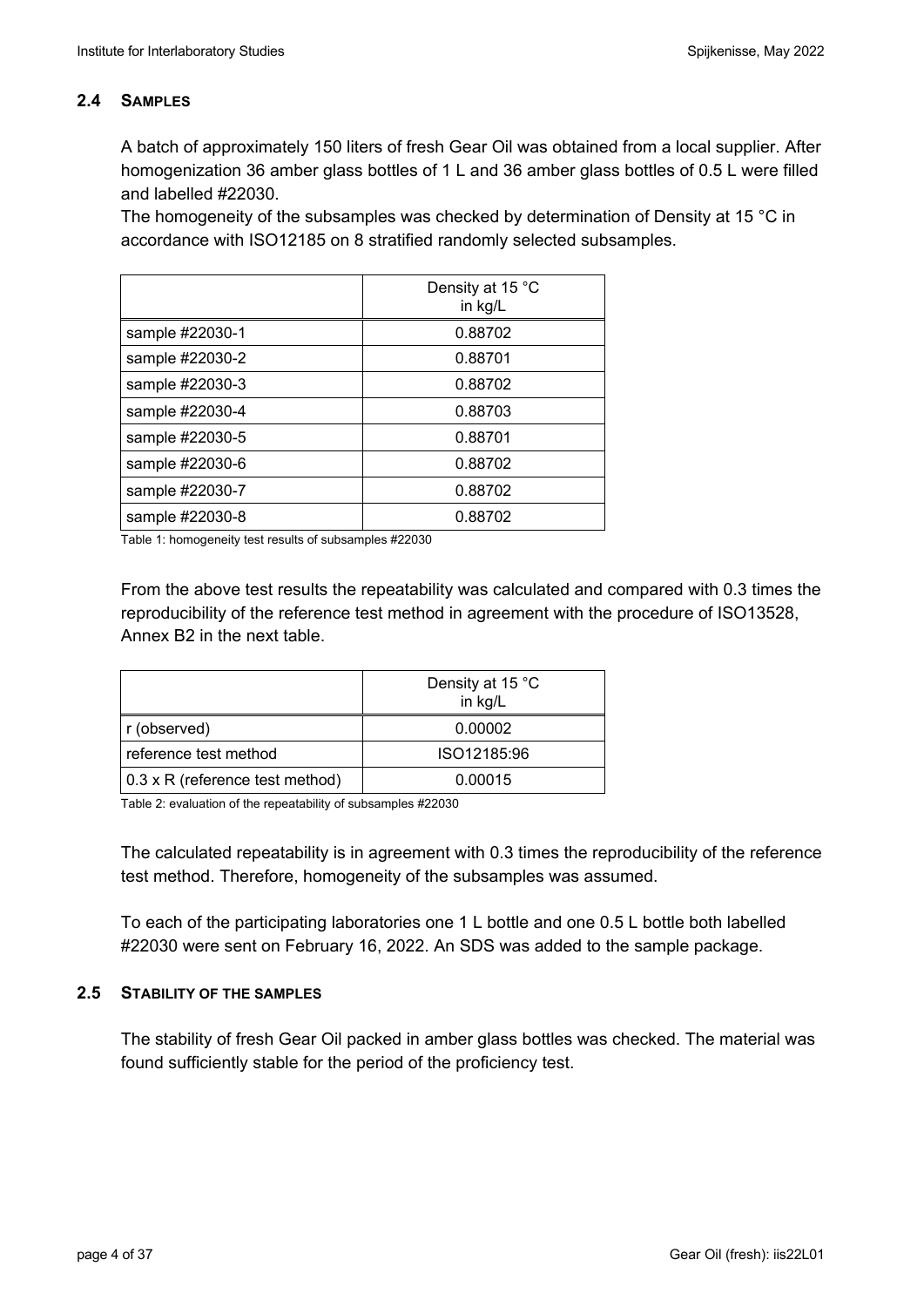## **2.6 ANALYZES**

The participants were requested to determine: Total Acid Number, Copper Corrosion 3 hrs at 100 °C, Density at 15 °C, Flash Point (C.O.C. and PMcc), Foaming Tendency and Foam Stability, Kinematic Viscosity at 40 °C and 100 °C, Viscosity Index, Pour Point (Manual and Automated), Rust Prevention distilled water, Sulfur, Water, Water Separability at 82 °C, Level of Contamination (counts/mL and scale number), Calcium as Ca, Phosphorus as P and Zinc as Zn.

Some extra information was asked about the determinations of Total Acid Number and Foaming Characteristics.

It was explicitly requested to treat the samples as if they were routine samples and to report the test results using the indicated units on the report form and not to round the test results, but report as much significant figures as possible. It was also requested not to report 'less than' test results, which are above the detection limit, because such test results cannot be used for meaningful statistical evaluations.

To get comparable test results a detailed report form and a letter of instructions are prepared. On the report form the reporting units are given as well as the reference test methods (when applicable) that will be used during the evaluation. The detailed report form and the letter of instructions are both made available on the data entry portal www.kpmd.co.uk/sgs-iis/. The participating laboratories are also requested to confirm the sample receipt on this data entry portal. The letter of instructions can also be downloaded from the iis website www.iisnl.com.

### **3 RESULTS**

During five weeks after sample dispatch, the test results of the individual laboratories were gathered via the data entry portal www.kpmd.co.uk/sgs-iis/. The reported test results are tabulated per determination in appendix 1 of this report. The laboratories are presented by their code numbers.

Directly after the deadline, a reminder was sent to those laboratories that had not reported test results at that moment. Shortly after the deadline, the available test results were screened for suspect data. A test result was called suspect in case the Huber Elimination Rule (a robust outlier test) found it to be an outlier. The laboratories that produced these suspect data were asked to check the reported test results (no reanalyzes). Additional or corrected test results are used for data analysis and the original test results are placed under 'Remarks' in the result tables in appendix 1. Test results that came in after the deadline were not taken into account in this screening for suspect data and thus these participants were not requested for checks.

### **3.1 STATISTICS**

The protocol followed in the organization of this proficiency test was the one as described for proficiency testing in the report 'iis Interlaboratory Studies: Protocol for the Organisation, Statistics and Evaluation' of June 2018 (iis-protocol, version 3.5).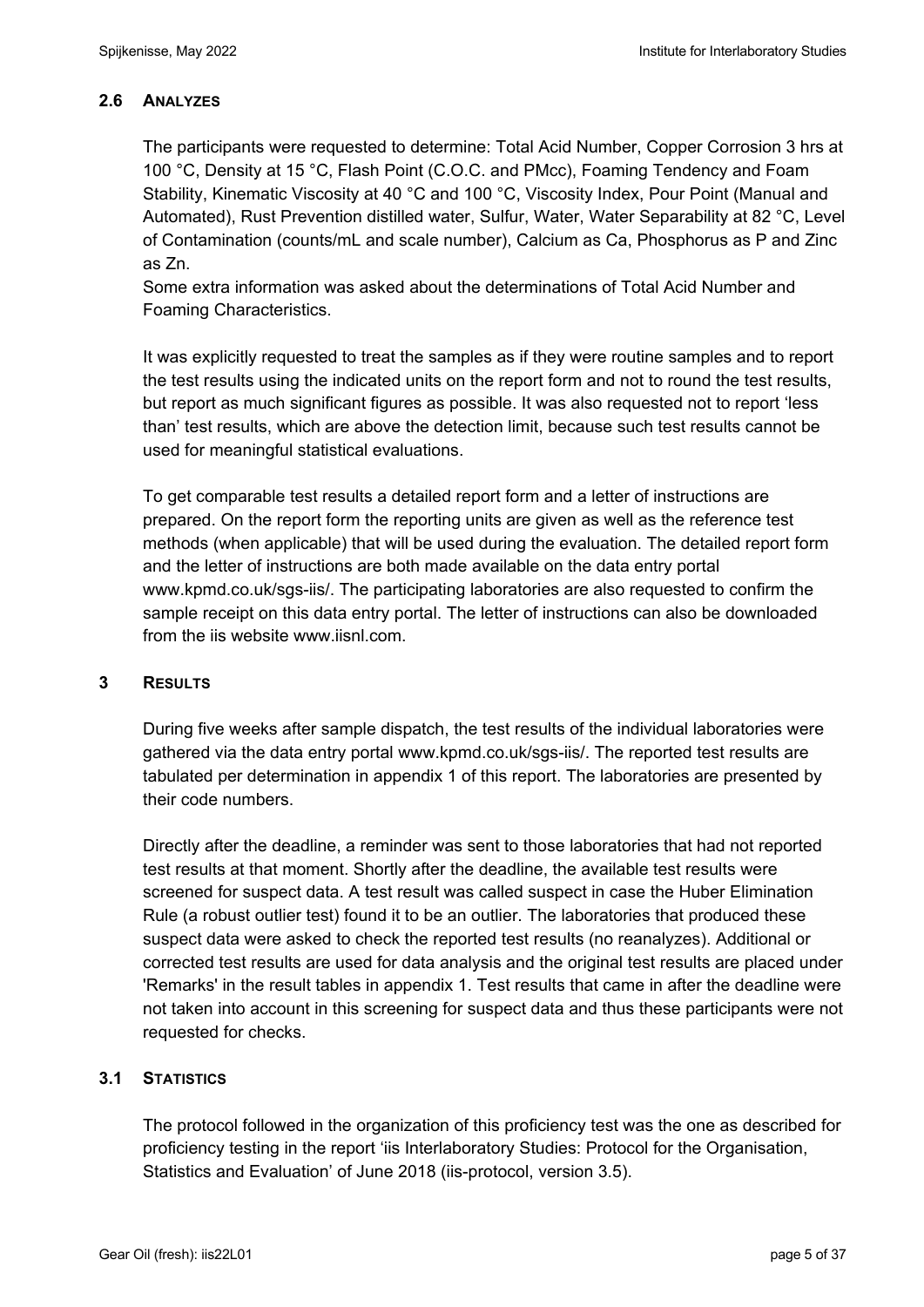For the statistical evaluation the *unrounded* (when available) figures were used instead of the rounded test results. Test results reported as '<…' or '>…' were not used in the statistical evaluation.

First, the normality of the distribution of the various data sets per determination was checked by means of the Lilliefors-test, a variant of the Kolmogorov-Smirnov test and by the calculation of skewness and kurtosis. Evaluation of the three normality indicators in combination with the visual evaluation of the graphic Kernel density plot, lead to judgement of the normality being either 'unknown', 'OK', 'suspect' or 'not OK'. After removal of outliers, this check was repeated. If a data set does not have a normal distribution, the (results of the) statistical evaluation should be used with due care.

The assigned value is determined by consensus based on the test results of the group of participants after rejection of the statistical outliers and/or suspect data.

According to ISO13528 all (original received or corrected) results per determination were submitted to outlier tests. In the iis procedure for proficiency tests, outliers are detected prior to calculation of the mean, standard deviation and reproducibility. For small data sets, Dixon (up to 20 test results) or Grubbs (up to 40 test results) outlier tests can be used. For larger data sets (above 20 test results) Rosner's outlier test can be used. Outliers are marked by D(0.01) for the Dixon's test, by G(0.01) or DG(0.01) for the Grubbs' test and by R(0.01) for the Rosner's test. Stragglers are marked by D(0.05) for the Dixon's test, by G(0.05) or DG(0.05) for the Grubbs' test and by R(0.05) for the Rosner's test. Both outliers and stragglers were not included in the calculations of averages and standard deviations.

For each assigned value the uncertainty was determined in accordance with ISO13528. Subsequently the calculated uncertainty was evaluated against the respective requirement based on the target reproducibility in accordance with ISO13528. In this PT, the criterion of ISO13528, paragraph 9.2.1. was met for all evaluated tests, therefore, the uncertainty of all assigned values may be negligible and need not be included in the PT report.

Finally, the reproducibilities were calculated from the standard deviations by multiplying them with a factor of 2.8

## **3.2 GRAPHICS**

In order to visualize the data against the reproducibilities from literature, Gauss plots were made, using the sorted data for one determination (see appendix 1). On the Y-axis the reported test results are plotted. The corresponding laboratory numbers are on the X-axis. The straight horizontal line presents the consensus value (a trimmed mean). The four striped lines, parallel to the consensus value line, are the +3s, +2s, -2s and -3s target reproducibility limits of the selected reference test method. Outliers and other data, which were excluded from the calculations, are represented as a cross. Accepted data are represented as a triangle.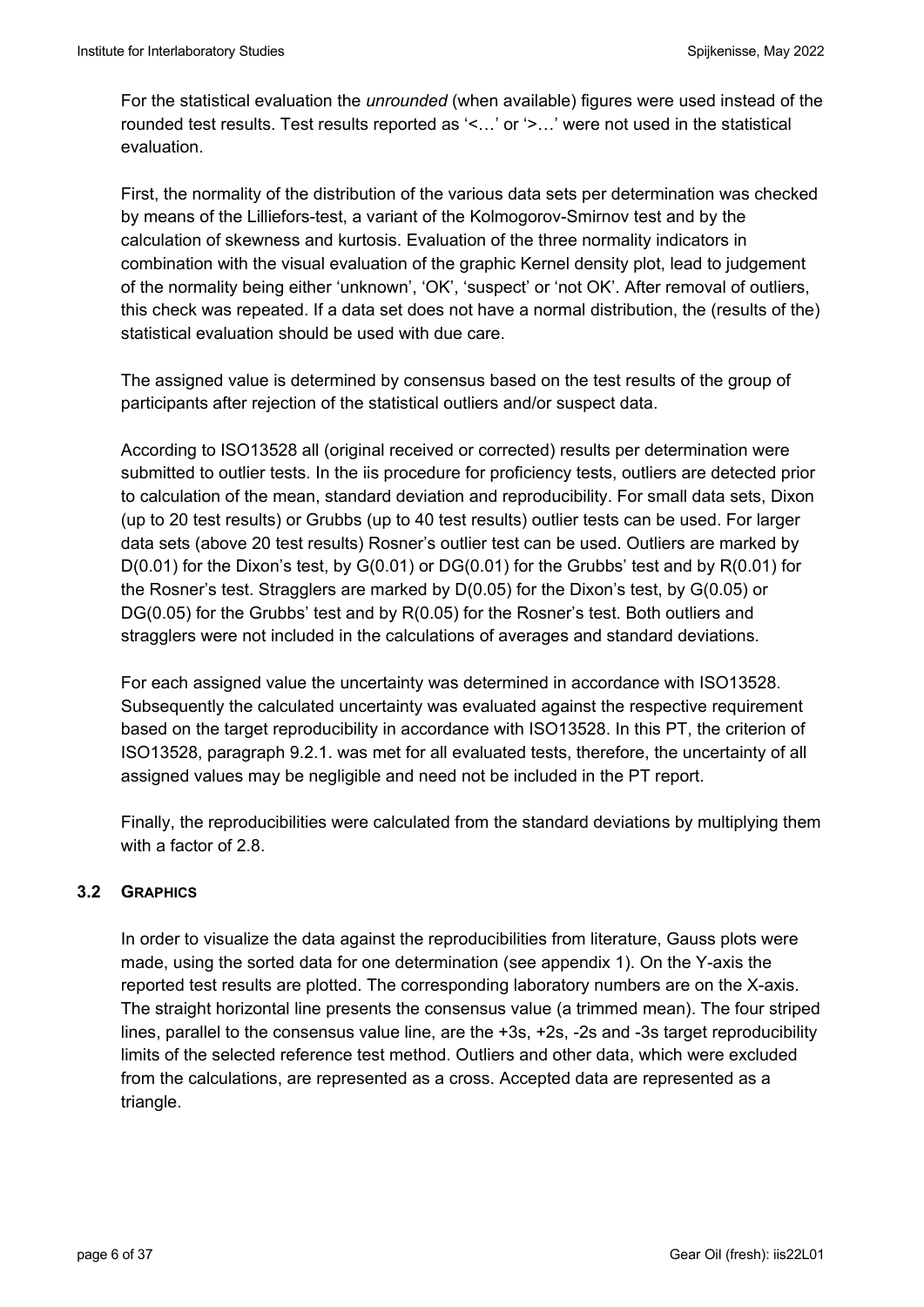Furthermore, Kernel Density Graphs were made. This is a method for producing a smooth density approximation to a set of data that avoids some problems associated with histograms. Also, a normal Gauss curve (dotted line) was projected over the Kernel Density Graph (smooth line) for reference. The Gauss curve is calculated from the consensus value and the corresponding standard deviation.

### **3.3 Z-SCORES**

To evaluate the performance of the participating laboratories the z-scores were calculated. As it was decided to evaluate the performance of the participants in this proficiency test (PT) against the literature requirements (derived from e.g. ISO or ASTM test methods), the z-scores were calculated using a target standard deviation. This results in an evaluation independent of the variation in this interlaboratory study.

The target standard deviation was calculated from the literature reproducibility by division with 2.8. In case no literature reproducibility was available, other target values were used, like Horwitz or an estimated reproducibility based on former iis proficiency tests.

When a laboratory did use a test method with a reproducibility that is significantly different from the reproducibility of the reference test method used in this report, it is strongly advised to recalculate the z-score, while using the reproducibility of the actual test method used, this in order to evaluate whether the reported test result is fit-for-use.

The z-scores were calculated according to:

 $Z_{\text{target}}$  = (test result - average of PT) / target standard deviation

The  $z_{\text{(target)}}$  scores are listed in the test result tables in appendix 1.

Absolute values for z<2 are very common and absolute values for z>3 are very rare. Therefore, the usual interpretation of z-scores is as follows:

 $|z|$  < 1 good  $1 < |z| < 2$  satisfactory  $2 < |z| < 3$  questionable 3 < |z| unsatisfactory

### **4 EVALUATION**

Some problems were encountered with the dispatch of the samples due to COVID-19 pandemic. Therefore, the reporting time on the data entry portal was extended with another week. One participant reported test results after the extended reporting date and three other participants did not report any test results. Not all participants were able to report all tests requested.

In total 20 participants reported 315 numerical test results. Observed were 9 outlying test results, which is 2.9%. In proficiency tests outlier percentages of 3% - 7.5% are quite normal.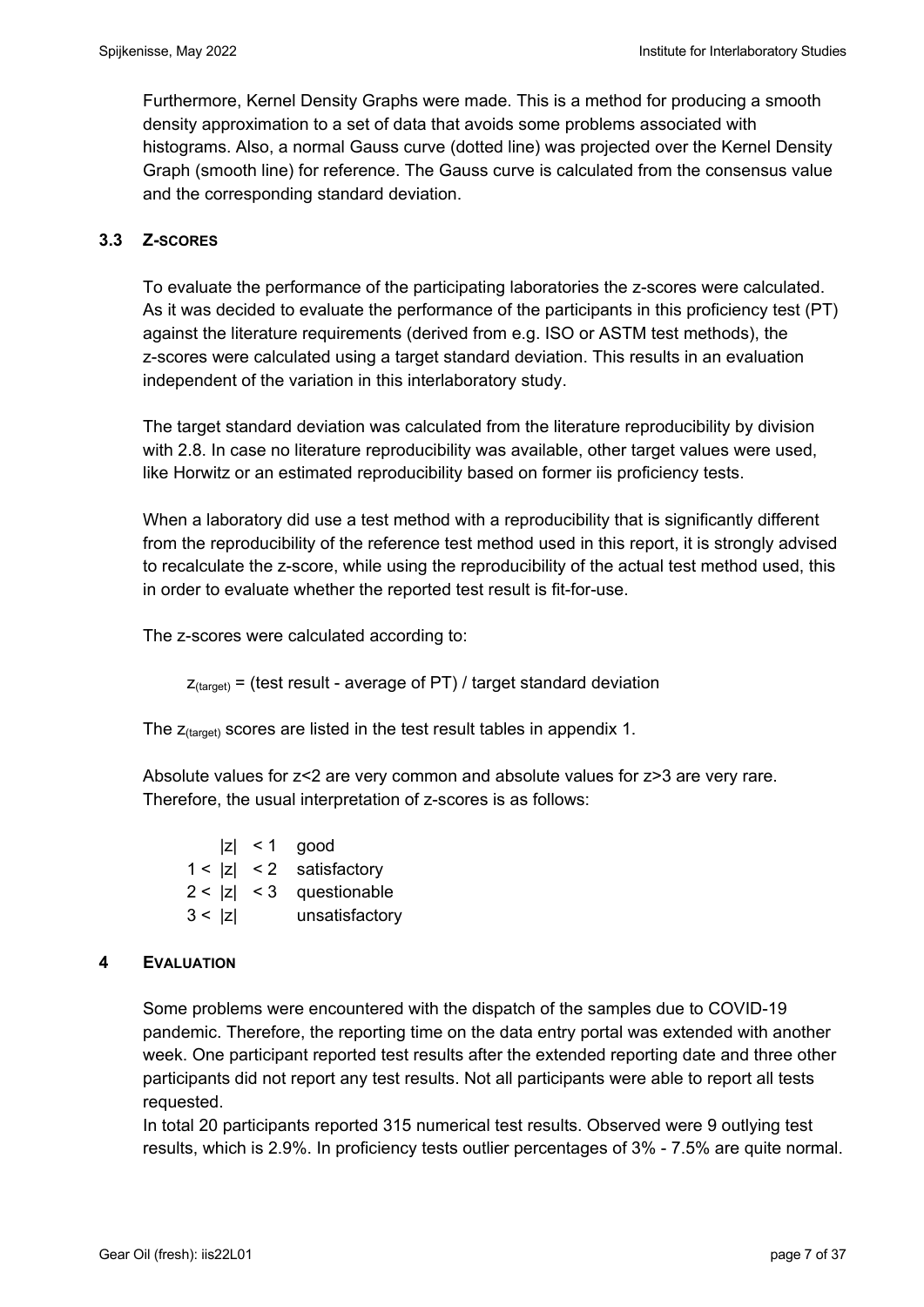Not all data sets proved to have a normal Gaussian distribution. These are referred to as "not OK" or "suspect". The statistical evaluation of these data sets should be used with due care, see also paragraph 3.1.

### **4.1 EVALUATION PER TEST**

In this section the reported test results are discussed per test. The test methods which were used by the various laboratories were taken into account for explaining the observed differences when possible and applicable. These test methods are also in the tables together with the original data in appendix 1. The abbreviations, used in these tables, are explained in appendix 3.

In the iis PT reports ASTM test methods are referred to with a number (e.g. D5950) and an added designation for the year that the test method was adopted or revised (e.g. D5950:14). If applicable, a designation in parentheses is added to designate the year of reapproval (e.g. D5950:14(2020)). In the results tables of appendix 1 only the method number and year of adoption or revision (e.g. D5950:14) will be used.

- Total Acid Number: This determination was not problematic. One statistical outlier was observed. The calculated reproducibility after rejection of the statistical outlier is in agreement with the requirements of ASTM D664-A:18e2 for the end point modes IP 60 mL, BEP 60 mL and BEP 125 mL, but is not in agreement for end point mode IP 125 mL.
- Copper Corrosion: This determination was not problematic. All reporting participants agreed on a test result of 1 (1a/1b).
- Density at 15 °C: This determination was not problematic. One statistical outlier was observed. The calculated reproducibility after rejection of the statistical outlier is in agreement with the requirements of ISO12185:96 and ASTM D4052:18a.
- Flash Point C.O.C.: This determination was problematic. No statistical outliers were observed. However, the calculated reproducibility is not in agreement with the requirements of ASTM D92:18.
- Flash Point PMcc: This determination was not problematic. No statistical outliers were observed. The calculated reproducibility is in agreement with the requirements of ASTM D93-A:20.

Foaming Characteristics (Tendency and Stability): This determination may be problematic. For Foaming Tendency sequence I and III and for Foam Stability sequence I, II and III (almost) all participants agreed on a test result of 0 (Nil). Therefore, no z-scores are calculated. For Foaming Tendency sequence II the variation in the test results was too large. Therefore, no z-scores are calculated.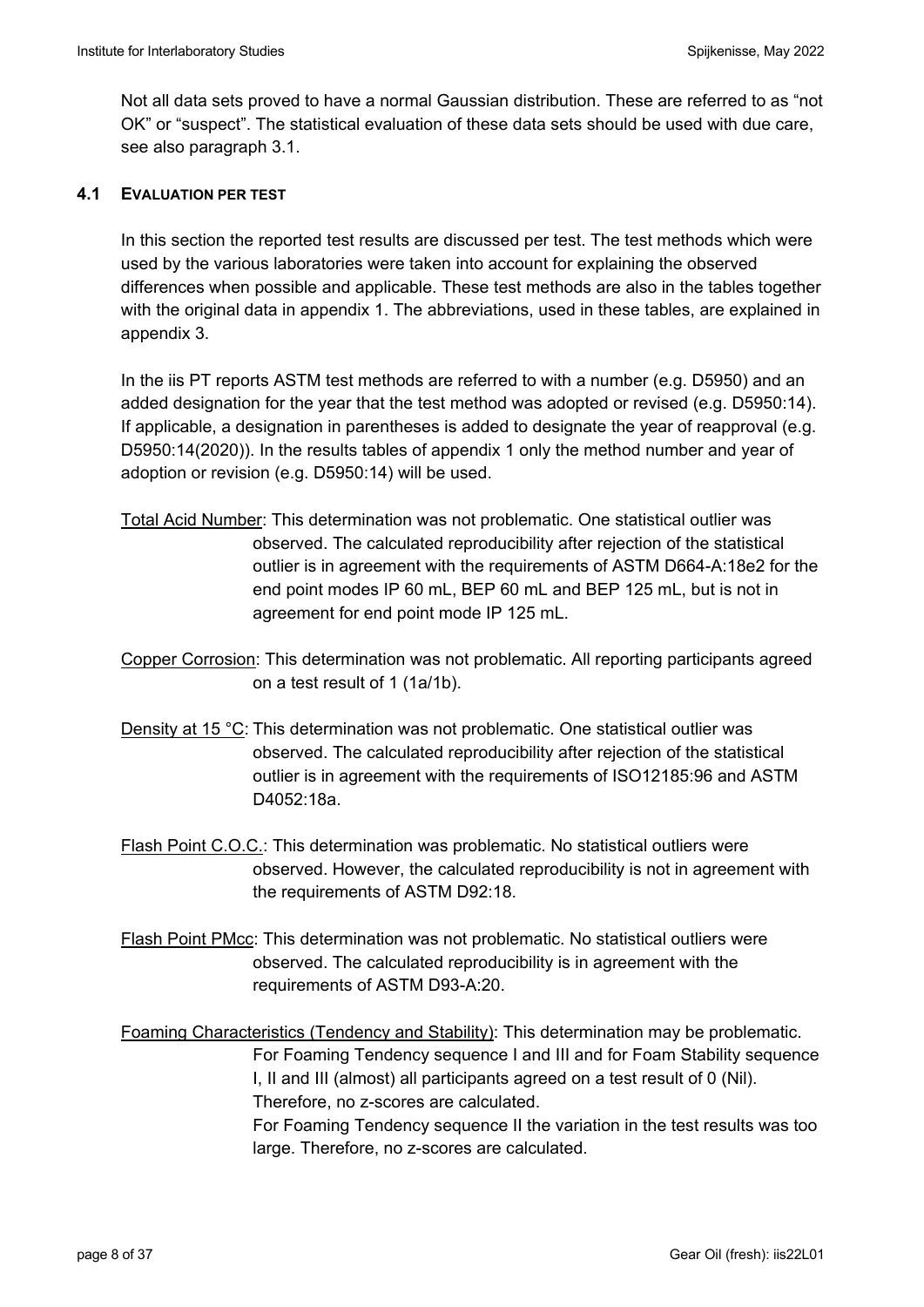- Kinematic Viscosity at 40 °C: This determination was not problematic. No statistical outliers were observed. The calculated reproducibility is in agreement with the requirements of ASTM D445:21e2.
- Kinematic Viscosity at 100 °C: This determination was not problematic. No statistical outliers were observed. The calculated reproducibility is in agreement with the requirements of ASTM D445:21e2.
- Viscosity Index: This determination was not problematic. No statistical outliers were observed. The calculated reproducibility is in agreement with the requirements of ASTM D2270:10(2016).
- Pour Point Manual: This determination was problematic. One statistical outlier was observed. The calculated reproducibility after rejection of the statistical outlier is not in agreement with the requirements of ASTM D97:17b.
- Pour Point Automated: This determination was problematic. Two statistical outliers were observed. The calculated reproducibility after rejection of the statistical outliers is not in agreement with the requirements of ASTM D5950:14(2020).
- Rust Prevention: This determination was not problematic. All reporting participants agreed on a test result of "Pass".
- Sulfur: This determination was problematic. No statistical outliers were observed. However, the calculated reproducibility is not in agreement with the requirements of ASTM D4294:21.
- Water: This determination may be problematic depending on the procedure used. No statistical outliers were observed. A new version of ASTM D6304 was published in 2020 with major changes. In the 2016 version one precision statement was mentioned for test results based on mass with a broad application range and one based on volume. In the 2020 version all precision statements are based on mass with three different procedures (A - direct injection, B - oven accessory and C - evaporation accessory) each with a different application range. In ASTM D6304:20 the reproducibility for all three procedures is much stricter compared to ASTM D6304:16e1. It was decided to use procedure B for the 2022 PTs of Gear Oil (fresh) and Gear Oil (used). The calculated reproducibility is in agreement with the requirements of ASTM D6304:20 procedure B but not in agreement with procedure A and C.
- Water Separability: This determination was not problematic. No statistical outliers were observed. The calculated reproducibilities of "time to reach 3mL or less emulsion", "time to reach 37mL of water" and "time to reach complete break" are in agreement with the requirements of ASTM D1401:21.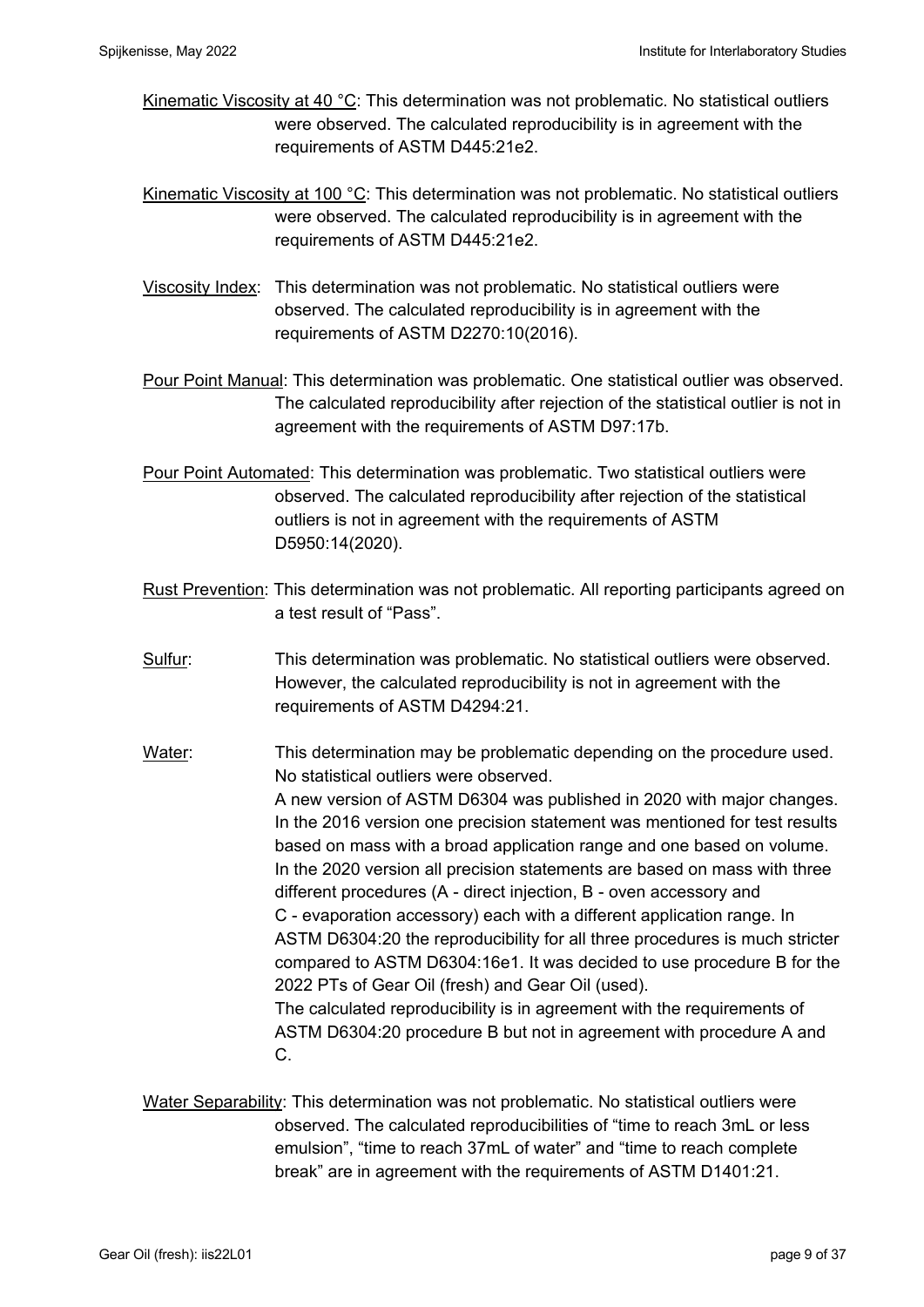- Level of Contamination: This determination may be problematic. In total three statistical outliers were observed over three parameters. The calculated reproducibilities of counts/mL (≥4µm and ≥6µm) after rejection of the statistical outliers are in agreement with the requirements of ASTM D7647:10(2018). For counts/mL ≥14µm was the variation in the test results too large. Therefore, no z-scores are calculated. Only four participants reported test results for Level of Contamination acc. to ISO4406 scale. Therefore, no z-scores are calculated.
- Calcium as Ca: This determination was not problematic. Almost all reporting participants agreed on a value near or below the application range of ASTM D5185:18. Therefore, no z-scores are calculated.
- Phosphorus as P: This determination was not problematic. One statistical outlier was observed. The calculated reproducibility after rejection of the statistical outlier is in agreement with the requirements of ASTM D5185:18.
- $Zinc$  as  $Zn$ : This determination was not problematic. Almost all reporting participants agreed on a value near or below the application range of ASTM D5185:18. Therefore, no z-scores are calculated.

### **4.2 PERFORMANCE EVALUATION FOR THE GROUP OF LABORATORIES**

A comparison has been made between the reproducibility as declared by the reference test method and the reproducibility as found for the group of participating laboratories. The number of significant test results, the average, the calculated reproducibility (2.8 \* standard deviation) and the target reproducibility derived from literature reference test methods (in casu ASTM, EN and ISO test methods) are presented in the next table.

| Parameter                        | unit               | n              | average      | $2.8 * sd$ | R(lit)         |
|----------------------------------|--------------------|----------------|--------------|------------|----------------|
| <b>Total Acid Number</b>         | mg KOH/g           | 15             | 0.38         | 0.10       | 0.18           |
| Copper Corrosion 3 hrs at 100 °C |                    | 12             | 1(1a/1b)     | n.a.       | n.a.           |
| Density at 15 °C                 | kg/L               | 18             | 0.8870       | 0.0004     | 0.0005         |
| Flash Point C.O.C.               | $^{\circ}C$        | 16             | 259          | 22         | 18             |
| <b>Flash Point PMcc</b>          | $^{\circ}C$        | 17             | 205          | 12         | 15             |
| Foaming Tendency (Seq I) 5min    | mL                 | 9              | 0            | n.e.       | n.e            |
| Foaming Tendency (Seq II) 5min   | mL                 | 9              | 7.8          | 30.6       | (15.4)         |
| Foaming Tendency (Seq III) 5min  | mL                 | 9              | 0            | n.e.       | n.e            |
| Foam Stability (Seq I) 10min     | mL                 | 10             | $\mathbf{0}$ | n.e.       | n.e.           |
| Foam Stability (Seq II) 10min    | mL                 | 10             | $\mathbf{0}$ | n.e.       | n.e.           |
| Foam Stability (Seq III) 10min   | mL                 | 10             | 0            | n.e.       | n.e.           |
| Kinematic Viscosity at 40 °C     | mm <sup>2</sup> /s | 19             | 218.73       | 2.34       | 2.67           |
| Kinematic Viscosity at 100 °C    | mm <sup>2</sup> /s | 18             | 19.312       | 0.145      | 0.267          |
| Viscosity Index                  |                    | 18             | 99.7         | 1.5        | $\overline{2}$ |
| Pour Point Manual                | $^{\circ}C$        | $\overline{7}$ | $-14.0$      | 10.5       | 9              |
| <b>Pour Point Automated</b>      | $^{\circ}C$        | $\overline{7}$ | $-14.3$      | 5.3        | 4.5            |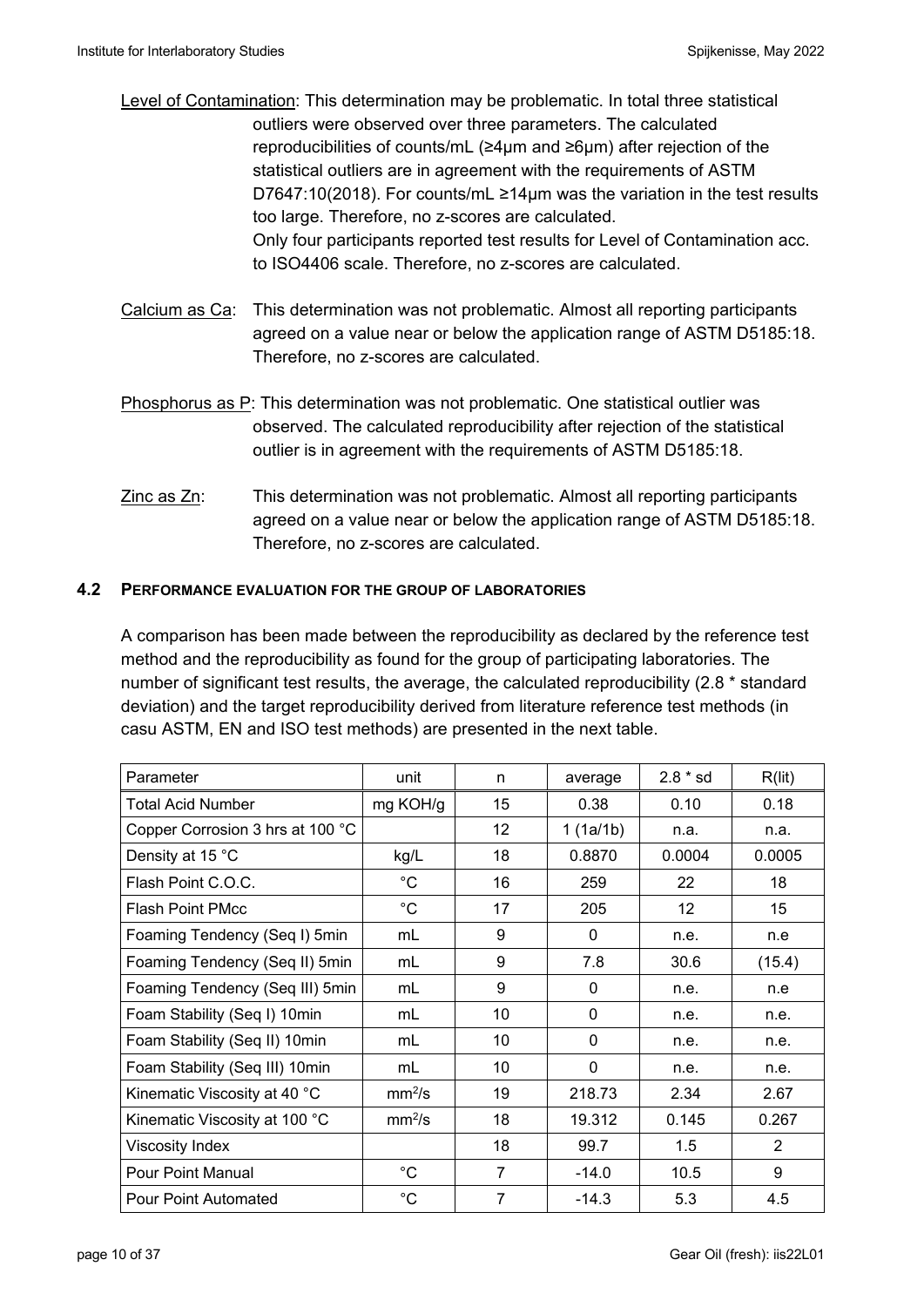| Parameter                              | unit      | n  | average | $2.8 * sd$ | R(lit) |
|----------------------------------------|-----------|----|---------|------------|--------|
| <b>Rust Prevention distilled water</b> |           | 5  | Pass    | n.a.       | n.a.   |
| Sulfur                                 | mg/kg     | 10 | 6581    | 912        | 555    |
| Water                                  | mg/kg     | 14 | 68      | 94         | 131    |
| Water Separability at 82 °C            |           |    |         |            |        |
| Time to $\leq 3$ mL emulsion           | minutes   | 12 | 12.3    | 5.7        | 25     |
| Time to 37 mL water                    | minutes   | 12 | 12.4    | 5.7        | 25     |
| Time to complete break                 | minutes   | 8  | 15.6    | 4.7        | 25     |
| Level of Contamination                 |           |    |         |            |        |
| $\geq 4 \mu m$ (c)                     | counts/mL | 4  | 57984   | 39195      | 65522  |
| $\geq 6 \mu m$ (c)                     | counts/mL | 4  | 27096   | 13370      | 20593  |
| ≥14µm(c)                               | counts/mL | 4  | 596     | 1895       | (804)  |
| $\geq 4 \mu m$ (c)                     | scale no  | 4  | 23      | n.e.       | n.e    |
| $\geq 6 \mu m$ (c)                     | scale no  | 4  | 22      | n.e.       | n.e    |
| ≥14µm (c)                              | scale no  | 4  | 16      | n.e.       | n.e    |
| Calcium as Ca                          | mg/kg     | 14 | $<$ 40  | n.e.       | n.e.   |
| Phosphorus as P                        | mg/kg     | 14 | 276     | 32         | 71     |
| Zinc as Zn                             | mg/kg     | 15 | $60$    | n.e.       | n.e.   |

Table 3: reproducibilities of tests on sample #22030

For results between brackets no z-scores are calculated

Without further statistical calculations, it can be concluded that for many tests there is a good compliance of the group of participants with the reference test methods. The problematic tests have been discussed in paragraph 4.1.

### **4.3 COMPARISON OF THE PROFICIENCY TEST OF MARCH 2022 WITH PREVIOUS PTS**

|                                    | March<br>2022 | March<br>2021 | March<br>2020 | April<br>2019 | April<br>2018 |
|------------------------------------|---------------|---------------|---------------|---------------|---------------|
| Number of reporting laboratories   | 20            | 24            | 21            | 23            | 18            |
| Number of test results             | 315           | 390           | 384           | 400           | 350           |
| Number of statistical outliers     | 9             | 18            | 32            | 14            | 14            |
| Percentage of statistical outliers | 2.9%          | 4.6%          | 8.3%          | 3.5%          | 4.0%          |

Table 4: comparison with previous proficiency tests

In proficiency tests outlier percentages of 3% - 7.5% are quite normal.

The performance of the determinations of the proficiency tests was compared to the requirements of the reference test methods. The conclusions are given in the following table.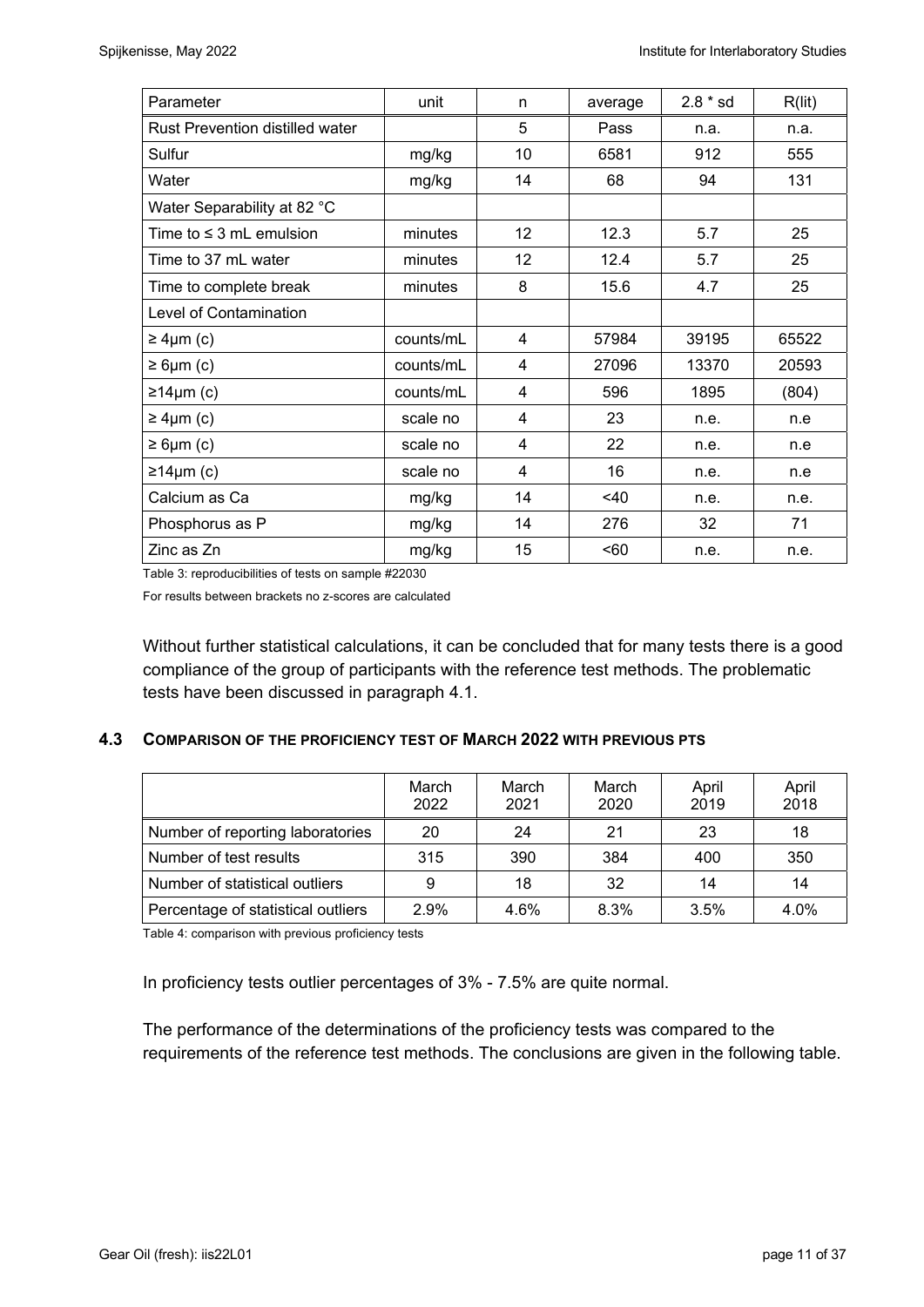| Parameter                     | March<br>2022      | March<br>2021            | March<br>2020                | April<br>2019 | April<br>2018  |
|-------------------------------|--------------------|--------------------------|------------------------------|---------------|----------------|
| <b>Total Acid Number</b>      | $+$                | $\blacksquare$           | $\ddot{}$                    | $\ddot{}$     | $\ddot{}$      |
| Density at 15 °C              | $\ddot{}$          | ÷                        | $\qquad \qquad \blacksquare$ | $\ddot{}$     | $+/-$          |
| Flash Point C.O.C.            | $\blacksquare$     | $\blacksquare$           | --                           | --            | $\ddot{}$      |
| Flash Point PMcc              | $\ddot{}$          | ÷                        | $++$                         | $\ddot{}$     | $++$           |
| FoamingTendency and Stability | $(\textnormal{-})$ | $\blacksquare$           | --                           |               |                |
| Kinematic Viscosity at 40 °C  | $\ddot{}$          | ÷                        | $\ddot{}$                    | $+/-$         | $++$           |
| Kinematic Viscosity at 100 °C | $\ddot{}$          | $\ddot{}$                | $+/-$                        | $\ddot{}$     | $++$           |
| Viscosity Index               | $\ddot{}$          | ÷                        | $+/-$                        | $\ddot{}$     | $\ddot{}$      |
| <b>Pour Point Manual</b>      | -                  | $\ddot{}$                | $+/-$                        | $+/-$         | $\blacksquare$ |
| <b>Pour Point Automated</b>   | $\overline{a}$     | $++$                     | --                           | $(-)$         | $+/-$          |
| Sulfur                        | $\overline{a}$     | --                       | $+/-$                        | -             |                |
| Water                         | $\ddot{}$          | $\overline{\phantom{a}}$ | $++$                         | $++$          | $++$           |
| Water Separability at 82 °C   | $++$               | ÷                        | $++$                         | $++$          |                |
| Level of Contamination        | $+/-$              | --                       | $+/-$                        | --            |                |
| Calcium as Ca                 | n.e.               | n.e.                     | $(-)$                        | $(-)$         | n.e.           |
| Phosphorus as P               | $++$               | $\ddot{}$                | $++$                         | ÷             | $++$           |
| Zinc as Zn                    | n.e.               | n.e.                     | $(-)$                        | $(-)$         | n.e.           |

Table 5: comparison determinations against the reference test methods

Results between brackets should be used with due care

The following performance categories were used:

- ++ : group performed much better than the reference test method
- + : group performed better than the reference test method
- +/- : group performance equals the reference test method
- : group performed worse than the reference test method
- -- : group performed much worse than the reference test method
- n.e. : not evaluated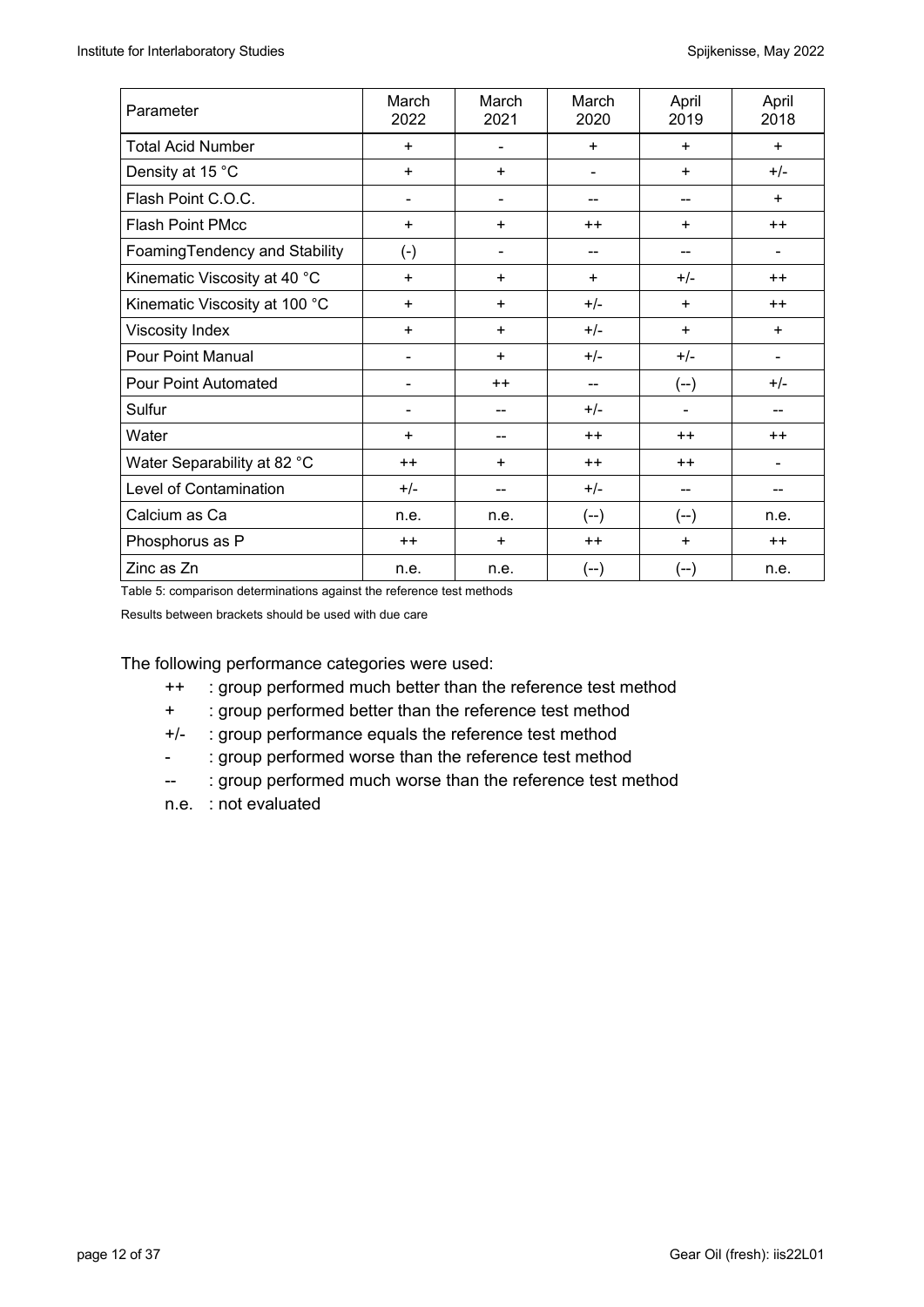#### **APPENDIX 1**

Determination of Total Acid Number on sample #22030; results in mg KOH/g

| lab  | atommation or rotal hold nambor on bamplo #22000, robalto in my NOTI/y<br>method | value   | mark    | $z$ (targ) | end point type          | volume (mL) | remarks |
|------|----------------------------------------------------------------------------------|---------|---------|------------|-------------------------|-------------|---------|
| 178  |                                                                                  | -----   |         | -----      |                         | ---         |         |
| 179  | D664-A                                                                           | 0.34    |         | $-0.55$    | Inflection Point        | 60 mL       |         |
| 237  |                                                                                  | -----   |         | -----      |                         | ---         |         |
| 257  | D7889                                                                            | 0.37    |         | $-0.09$    | ---                     | ---         |         |
| 309  | D664-A                                                                           | 0.40    |         | 0.38       | Buffer End Point pH 10  | 125 mL      |         |
| 325  | D664-A                                                                           | 0.36    |         | $-0.24$    | Buffer End Point pH 10  | 125 mL      |         |
| 329  | D664-A                                                                           | 0.33    |         | $-0.71$    | Buffer End Point pH 10  | 125 mL      |         |
| 349  | D664-A                                                                           | 0.35    |         | $-0.40$    | Buffer End Point pH 10  | 125 mL      |         |
| 432  |                                                                                  | -----   |         | -----      |                         | ---         |         |
| 496  | D664-A                                                                           | 0.22    | D(0.05) | $-2.42$    | Buffer End Point pH 10  | 60 mL       |         |
| 634  | D664-A                                                                           | 0.39    |         | 0.22       | ---                     | ---         |         |
| 862  |                                                                                  |         |         | -----      |                         |             |         |
| 962  |                                                                                  | -----   |         | -----      |                         | ---         |         |
| 963  | D664-B                                                                           | 0.37    |         | $-0.09$    | <b>Inflection Point</b> | 60 mL       |         |
| 1146 | D664-A                                                                           | 0.404   |         | 0.44       | Buffer End Point pH 10  | 125 mL      |         |
| 1150 | <b>BDS9776</b>                                                                   | 0.405   |         | 0.46       | ---                     | ---         |         |
| 1243 | ISO6618                                                                          | 0.46    |         | 1.31       | <b>Inflection Point</b> | 60 mL       |         |
| 1417 | D664-A                                                                           | 0.364   |         | $-0.18$    | <b>Inflection Point</b> | 60 mL       |         |
| 1740 | D664-A                                                                           | 0.41    |         | 0.53       | <b>Inflection Point</b> | 60 mL       |         |
| 1748 |                                                                                  | -----   |         | -----      | ---                     | ---         |         |
| 1971 | ISO6618                                                                          | 0.351   |         | $-0.38$    | ---                     | ---         |         |
| 6310 | D664-A                                                                           | 0.33    |         | $-0.71$    | Buffer End Point pH 10  | 60 mL       |         |
| 6442 |                                                                                  | -----   |         | -----      |                         | ---         |         |
|      | normality                                                                        | OK      |         |            |                         |             |         |
|      | n                                                                                | 15      |         |            |                         |             |         |
|      | outliers                                                                         | 1       |         |            |                         |             |         |
|      | mean $(n)$                                                                       | 0.3756  |         |            |                         |             |         |
|      | st.dev. (n)                                                                      | 0.03576 |         |            |                         |             |         |
|      | R(calc.)                                                                         | 0.1001  |         |            |                         |             |         |
|      | st.dev.(D664-A:18e2, IP 60 mL)                                                   | 0.06436 |         |            |                         |             |         |
|      | R(D664-A:18e2, IP 60 mL)                                                         | 0.1802  |         |            |                         |             |         |
|      | compare                                                                          |         |         |            |                         |             |         |
|      | R(D664-A:18e2, IP 125 mL)                                                        | 0.0788  |         |            |                         |             |         |
|      | R(D664-A:18e2, BEP 60 mL)                                                        | 0.2131  |         |            |                         |             |         |
|      | R(D664-A:18e2, BEP 125 mL)                                                       | 0.1129  |         |            |                         |             |         |



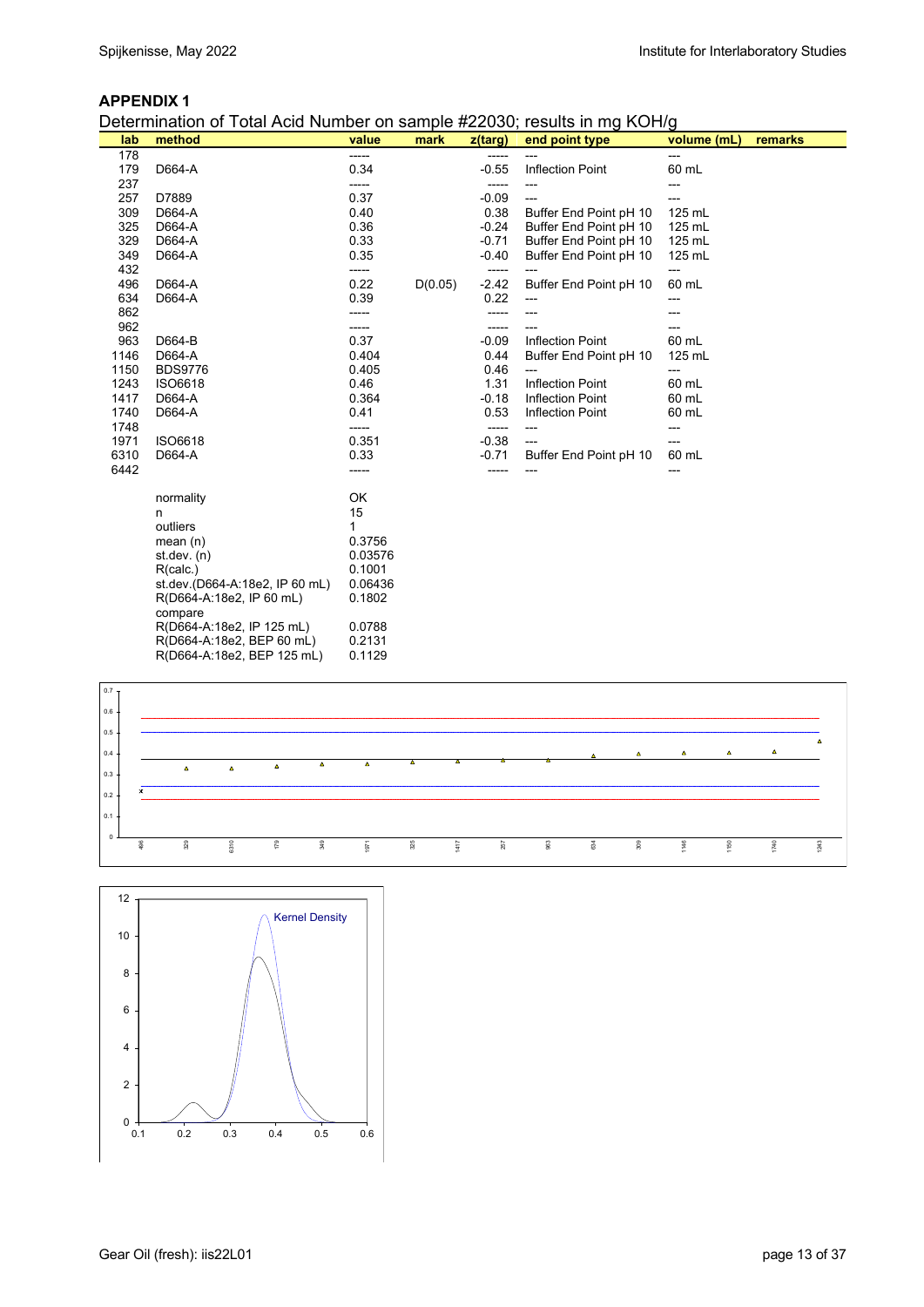# Determination of Copper Corrosion 3 hours at 100 °C on sample #22030;

| lab  | method           | value          | mark | z(targ) | remarks |  |
|------|------------------|----------------|------|---------|---------|--|
| 178  |                  | -----          |      | ------  |         |  |
| 179  | D <sub>130</sub> | 1A             |      |         |         |  |
| 237  | D <sub>130</sub> | 1A             |      | -----   |         |  |
| 257  |                  | -----          |      | -----   |         |  |
| 309  | D130             | 1A             |      | -----   |         |  |
| 325  | D <sub>130</sub> | 1A             |      | ----    |         |  |
| 329  |                  | -----          |      | -----   |         |  |
| 349  |                  |                |      |         |         |  |
| 432  |                  |                |      | -----   |         |  |
| 496  |                  | -----          |      | -----   |         |  |
| 634  | D130             | 1a             |      | -----   |         |  |
| 862  |                  | -----          |      | -----   |         |  |
| 962  |                  |                |      | -----   |         |  |
| 963  |                  |                |      | ----    |         |  |
| 1146 |                  | -----          |      | -----   |         |  |
| 1150 | ISO2160          | 1a             |      | -----   |         |  |
| 1243 | ISO2160          | 1a             |      | -----   |         |  |
| 1417 | IP154            | 1B             |      | -----   |         |  |
| 1740 | D <sub>130</sub> | 1A             |      | ---     |         |  |
| 1748 | D <sub>130</sub> | 1a             |      |         |         |  |
| 1971 | D <sub>130</sub> | 1a             |      | -----   |         |  |
| 6310 |                  | -----          |      | -----   |         |  |
| 6442 | D <sub>130</sub> | 1 <sub>b</sub> |      | -----   |         |  |
|      | n                | 12             |      |         |         |  |
|      | mean $(n)$       | 1(1a/1b)       |      |         |         |  |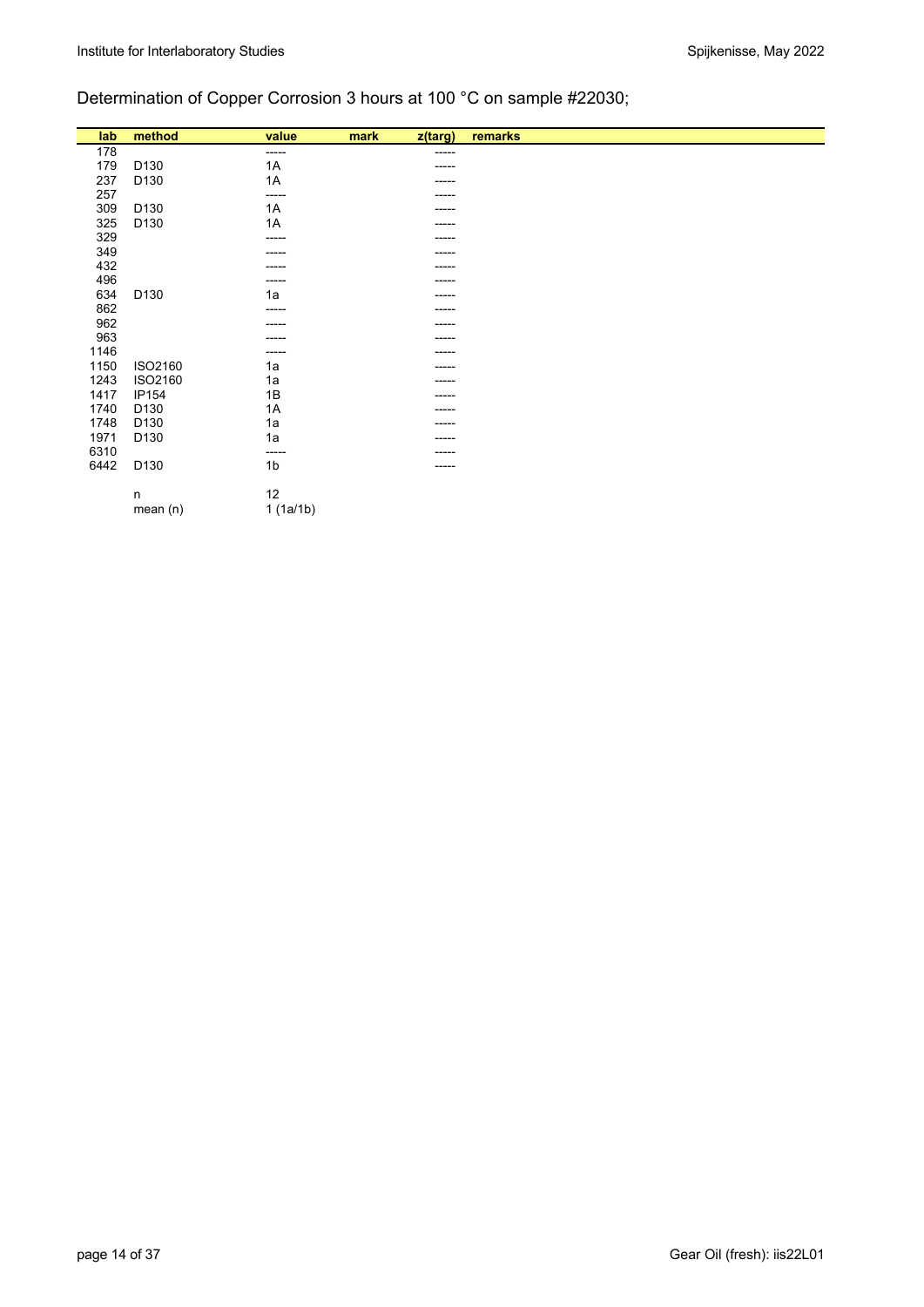# Determination of Density at 15 °C on sample #22030; results in kg/L

| lab  | method               | value     | mark         | z(targ) | remarks               |
|------|----------------------|-----------|--------------|---------|-----------------------|
| 178  |                      | -----     |              | -----   |                       |
| 179  | D4052                | 0.8870    |              | $-0.22$ |                       |
| 237  | D4052                | 0.8894    | D(0.01)      | 13.22   |                       |
| 257  |                      | -----     |              | -----   |                       |
| 309  | D4052                | 0.887015  |              | $-0.13$ |                       |
| 325  | D4052                | 0.8871    |              | 0.34    |                       |
| 329  | D4052                | 0.8871    |              | 0.34    |                       |
| 349  | D4052                | 0.8869    |              | $-0.78$ |                       |
| 432  | D4052                | 0.88706   |              | 0.12    |                       |
| 496  | ISO12185             | 0.88701   |              | $-0.16$ |                       |
| 634  | D4052                | 0.8870    |              | $-0.22$ |                       |
| 862  |                      | -----     |              | -----   |                       |
| 962  |                      | -----     |              | -----   |                       |
| 963  | D4052                | 0.8870    |              | $-0.22$ |                       |
| 1146 | D4052                | 0.8867    |              | $-1.90$ |                       |
| 1150 | ISO12185             | 0.88688   |              | $-0.89$ |                       |
| 1243 | ISO12185             | 0.8871    |              | 0.34    |                       |
| 1417 | IP365                | 0.8875    | $\mathsf{C}$ | 2.58    | first reported 0.8881 |
| 1740 | D7042                | 0.8870    |              | $-0.22$ |                       |
| 1748 | D4052                | 0.8870    |              | $-0.22$ |                       |
| 1971 | ISO12185             | 0.88703   |              | $-0.05$ |                       |
| 6310 | D4052                | 0.8872    |              | 0.90    |                       |
| 6442 | D4052                | 0.8871    |              | 0.34    |                       |
|      |                      |           |              |         |                       |
|      | normality            | not OK    |              |         |                       |
|      | n                    | 18        |              |         |                       |
|      | outliers             | 1         |              |         |                       |
|      | mean $(n)$           | 0.887039  |              |         |                       |
|      | st.dev. $(n)$        | 0.0001576 |              |         |                       |
|      | R(calc.)             | 0.000441  |              |         |                       |
|      | st.dev.(ISO12185.96) | 0.0001786 |              |         |                       |
|      | R(ISO12185:96)       | 0.0005    |              |         |                       |
|      | compare              |           |              |         |                       |
|      | R(D4052:18a)         | 0.00050   |              |         |                       |



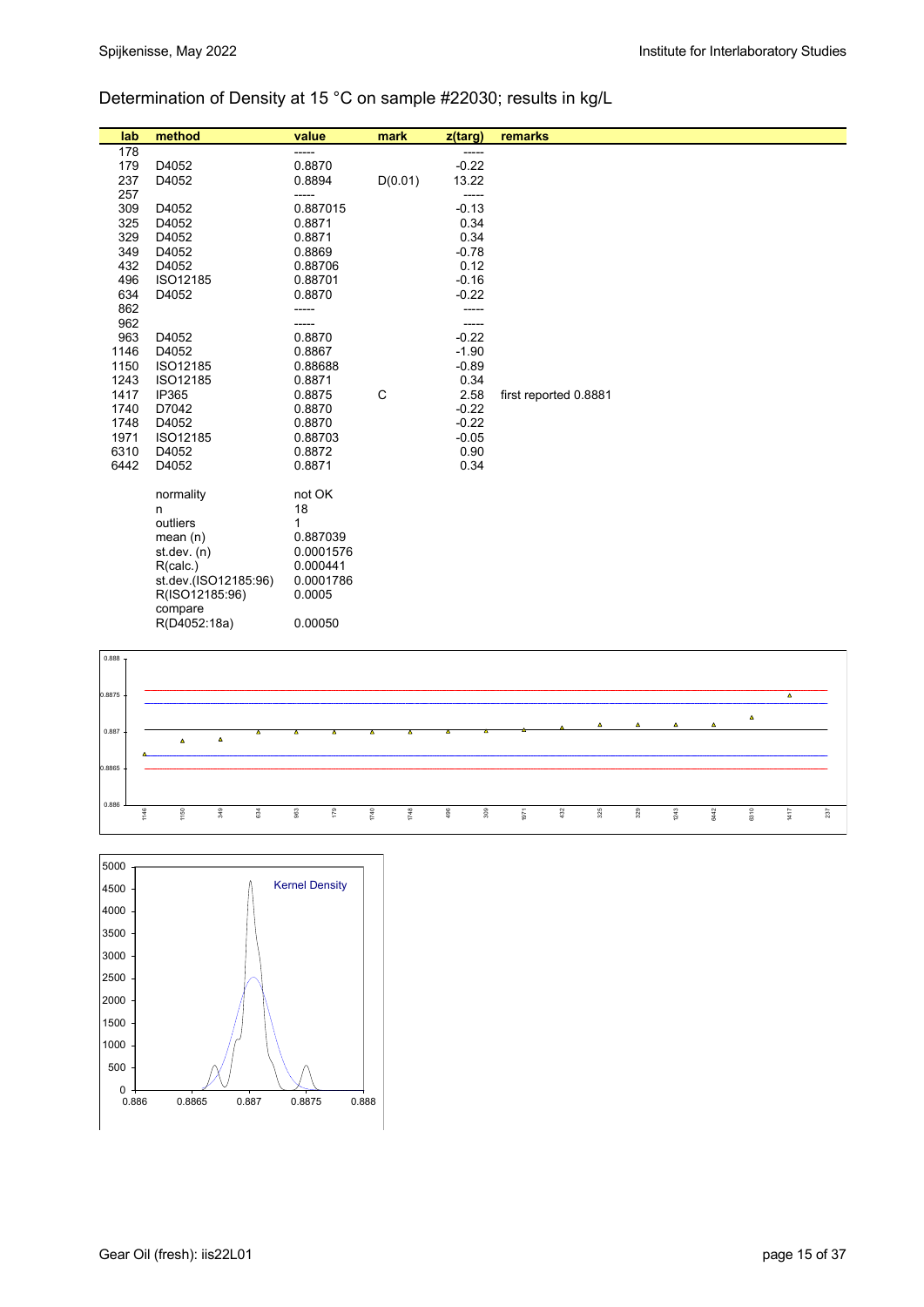## Determination of Flash Point C.O.C. on sample #22030; results in °C

| lab  | method          | value  | mark | $z$ (targ) | remarks            |
|------|-----------------|--------|------|------------|--------------------|
| 178  |                 | -----  |      | -----      |                    |
| 179  | D92             | 248    |      | $-1.78$    |                    |
| 237  | D92             | 248    |      | $-1.78$    |                    |
| 257  |                 | -----  |      | -----      |                    |
| 309  |                 | -----  |      | -----      |                    |
| 325  | D92             | 261    |      | 0.24       |                    |
| 329  | D92             | 263    |      | 0.55       |                    |
| 349  | D92             | 260    |      | 0.09       |                    |
| 432  | D92             | 262    |      | 0.40       |                    |
| 496  | D92             | 254.2  |      | $-0.82$    |                    |
| 634  | D92             | 260    | C    | 0.09       | first reported 284 |
| 862  |                 | -----  |      | -----      |                    |
| 962  |                 | -----  |      | -----      |                    |
| 963  | D92             | 252.0  |      | $-1.16$    |                    |
| 1146 |                 | -----  |      | -----      |                    |
| 1150 | <b>ISO2592</b>  | 271    |      | 1.80       |                    |
| 1243 | <b>ISO2592</b>  | 254    |      | $-0.85$    |                    |
| 1417 | D92             | 278    |      | 2.89       |                    |
| 1740 | D92             | 256    |      | $-0.54$    |                    |
| 1748 | D92             | 266    |      | 1.02       |                    |
| 1971 | ISO2592         | 258    |      | $-0.23$    |                    |
| 6310 |                 | -----  |      | -----      |                    |
| 6442 | D92             | 260    |      | 0.09       |                    |
|      |                 |        |      |            |                    |
|      | normality       | OK     |      |            |                    |
|      | n               | 16     |      |            |                    |
|      | outliers        | 0      |      |            |                    |
|      | mean $(n)$      | 259.45 |      |            |                    |
|      | st. dev. (n)    | 7.882  |      |            |                    |
|      | R(calc.)        | 22.07  |      |            |                    |
|      | st.dev.(D92:18) | 6.429  |      |            |                    |
|      | R(D92:18)       | 18     |      |            |                    |



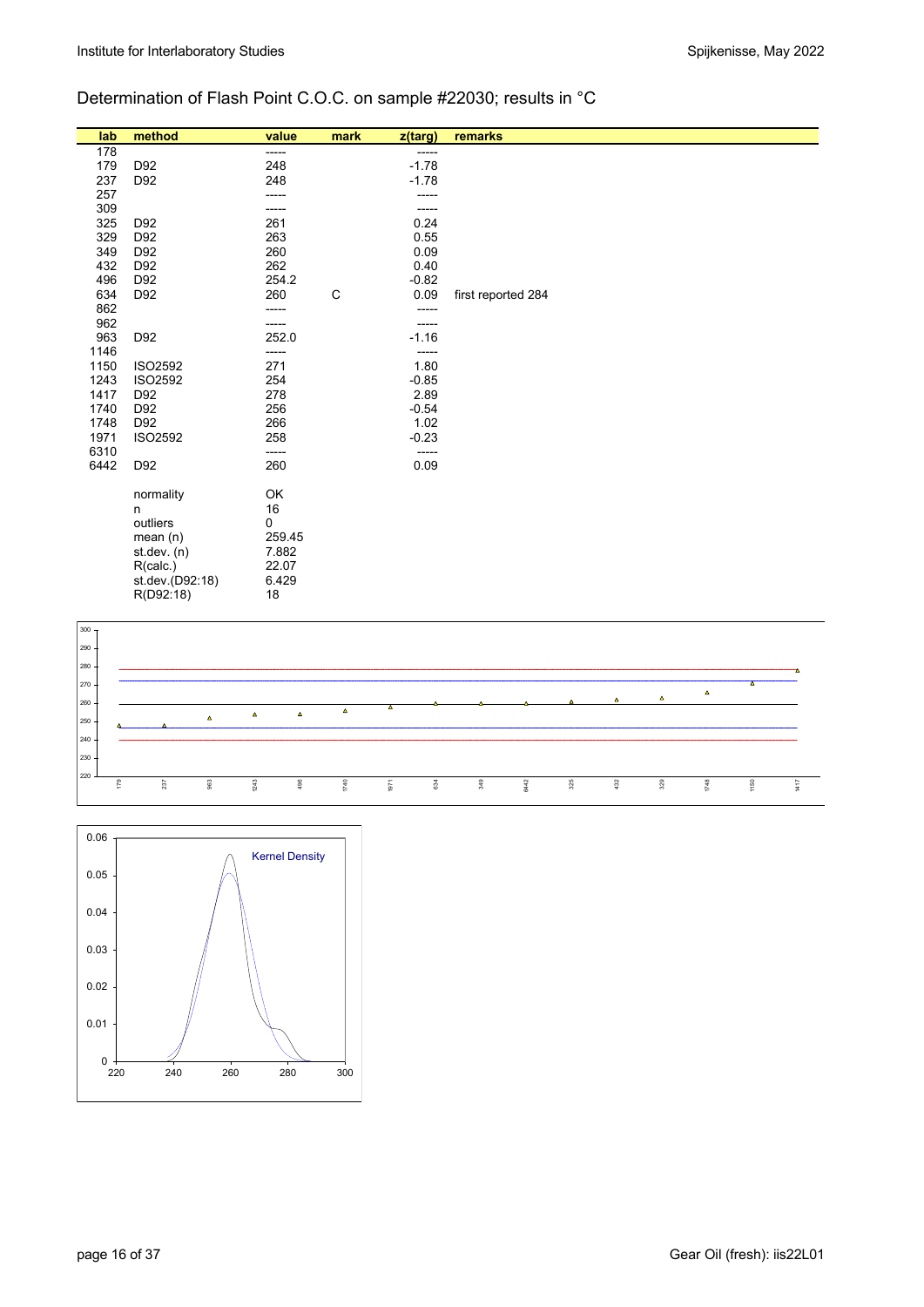## Determination of Flash Point PMcc on sample #22030; results in °C

| lab  | method            | value  | mark<br>z(targ) | remarks |
|------|-------------------|--------|-----------------|---------|
| 178  |                   | -----  | -----           |         |
| 179  | D93-A             | 198.5  | $-1.19$         |         |
| 237  | D93-A             | 204    | $-0.13$         |         |
| 257  | D3828             | 210    | 1.02            |         |
| 309  | D93-A             | 204.0  | $-0.13$         |         |
| 325  | D93-A             | 206.0  | 0.25            |         |
| 329  | D93-A             | 205    | 0.06            |         |
| 349  | D93-A             | 210    | 1.02            |         |
| 432  |                   | -----  | -----           |         |
| 496  | D93-A             | 201.0  | $-0.71$         |         |
| 634  | D93-A             | 208.0  | 0.64            |         |
| 862  |                   | -----  | -----           |         |
| 962  |                   | -----  | -----           |         |
| 963  | D93-A             | 208.0  | 0.64            |         |
| 1146 | D93-A             | 197.9  | $-1.31$         |         |
| 1150 | ISO2719-A         | 201    | $-0.71$         |         |
| 1243 | ISO2719-A         | 202    | $-0.52$         |         |
| 1417 | D93-A             | 203    | $-0.33$         |         |
| 1740 | D93-A             | 214    | 1.79            |         |
| 1748 | D93-A             | 203.5  | $-0.23$         |         |
| 1971 |                   | -----  | -----           |         |
| 6310 |                   | -----  | -----           |         |
| 6442 | D93-A             | 204    | $-0.13$         |         |
|      | normality         | OK     |                 |         |
|      | n                 | 17     |                 |         |
|      | outliers          | 0      |                 |         |
|      | mean(n)           | 204.70 |                 |         |
|      | st.dev. (n)       | 4.267  |                 |         |
|      | R(calc.)          | 11.95  |                 |         |
|      | st.dev.(D93-A:20) | 5.191  |                 |         |
|      | R(D93-A:20)       | 14.53  |                 |         |



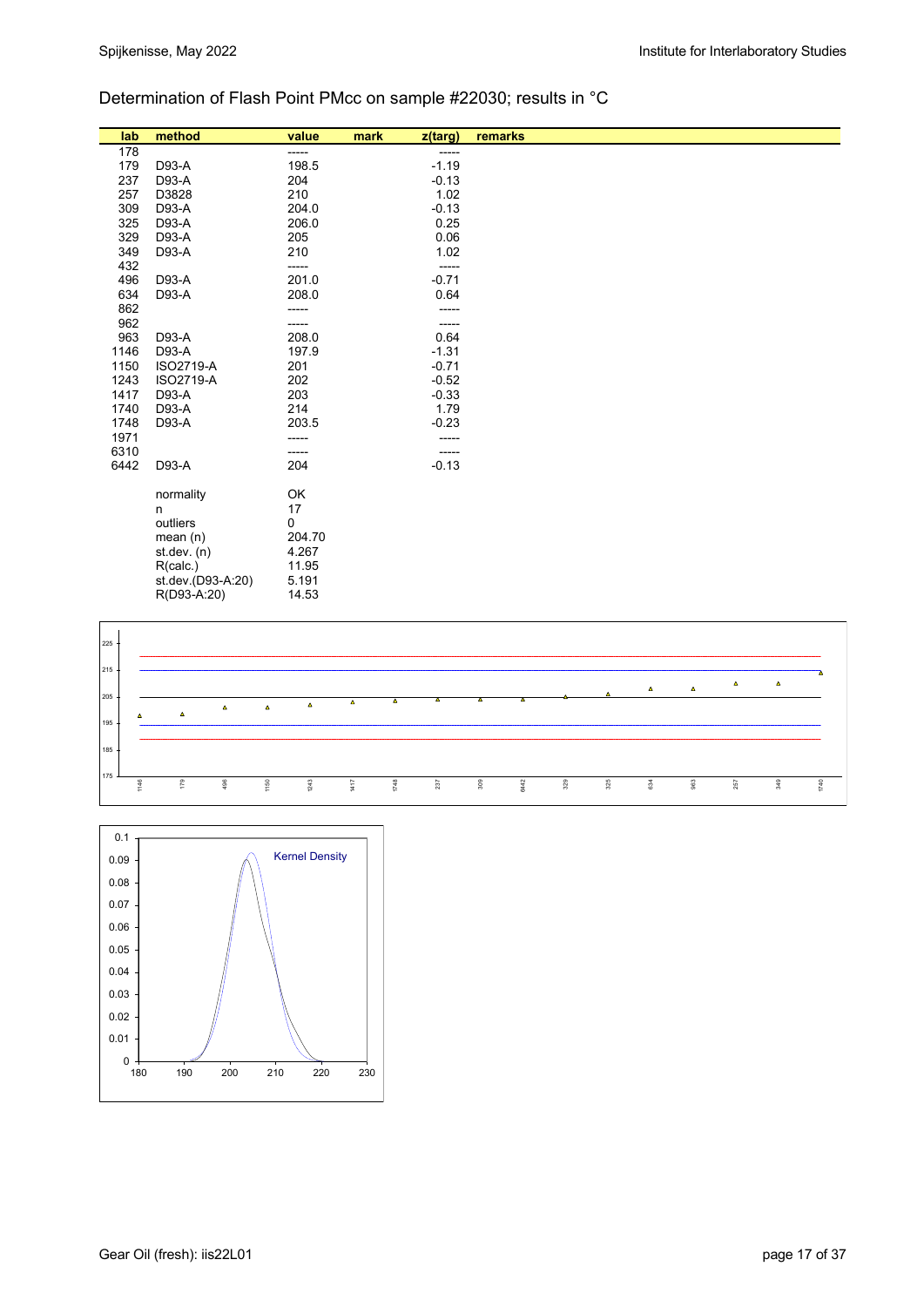L

### Determination of Foaming Tendency, Sequence I, II and III (5 min. blowing period) on sample #22030; results in mL

| lab  | method                                                                                                | <b>Sample</b>  | Diffuser Seq I |             | mark | z(targ) | Seq II                                                                       | mark | z(targ) | Seq III      | mark | z(targ) |
|------|-------------------------------------------------------------------------------------------------------|----------------|----------------|-------------|------|---------|------------------------------------------------------------------------------|------|---------|--------------|------|---------|
| 178  |                                                                                                       | ---            | ---            | -----       |      | -----   | $- - - - -$                                                                  |      | -----   | -----        |      |         |
| 179  | D892                                                                                                  | As received    | Metal          | 0           |      | -----   | 30                                                                           |      | -----   | 0            |      |         |
| 237  | D892                                                                                                  | $---$          | ---            | 10          |      | ----    | 20                                                                           |      | -----   | 10           |      |         |
| 257  |                                                                                                       | ---            | ---            |             |      |         |                                                                              |      | -----   |              |      |         |
| 309  | D892                                                                                                  | As received    | Metal          | $\Omega$    |      | -----   | 10                                                                           |      | -----   | 0            |      |         |
| 325  | D892                                                                                                  | As received    | Metal          | $\mathbf 0$ |      | -----   | 0                                                                            |      | -----   | 0            |      |         |
| 329  | D892                                                                                                  | As received    | Metal          | 0           |      |         | 0                                                                            |      |         | <sup>0</sup> |      |         |
| 349  |                                                                                                       | ---            | Metal          |             |      |         |                                                                              |      |         |              |      |         |
| 432  |                                                                                                       | $---$          | ---            |             |      | -----   |                                                                              |      | -----   |              |      |         |
| 496  | D892                                                                                                  | After agit (A) | Metal          | $\Omega$    |      | -----   | 10                                                                           |      | -----   | 0            |      |         |
| 634  |                                                                                                       | $---$          | ---            |             |      | ----    |                                                                              |      | ----    |              |      |         |
| 862  |                                                                                                       | ---            | ---            |             |      |         |                                                                              |      | ----    |              |      |         |
| 962  |                                                                                                       |                | ---            |             |      |         |                                                                              |      |         |              |      |         |
| 963  |                                                                                                       |                | ---            |             |      |         |                                                                              |      |         |              |      |         |
| 1146 |                                                                                                       |                | ---            |             |      |         |                                                                              |      |         |              |      |         |
| 1150 |                                                                                                       |                | ---            |             |      |         |                                                                              |      |         |              |      |         |
| 1243 | D892                                                                                                  | As received    | Stone          | 0           |      | -----   | < 10                                                                         |      |         | 0            |      |         |
| 1417 | D892                                                                                                  | As received    | Metal          | 0           |      | -----   | 0                                                                            |      | -----   | 0            |      |         |
| 1740 |                                                                                                       | ---            | ---            |             |      | ----    |                                                                              |      | ----    |              |      |         |
| 1748 |                                                                                                       | ---            | ---            |             |      | ----    |                                                                              |      | ----    |              |      |         |
| 1971 |                                                                                                       |                | ---            |             |      |         |                                                                              |      |         |              |      |         |
| 6310 | D892                                                                                                  | After agit (A) | Metal          | 0           |      |         | 0                                                                            |      |         | 0            |      |         |
| 6442 | D892                                                                                                  | After agit (A) | Metal          | 0           |      | -----   | 0                                                                            |      | -----   | $\Omega$     |      |         |
|      | normality<br>n<br>outliers<br>mean $(n)$<br>st.dev. (n)<br>R(calc.)<br>st.dev.(D892:18)<br>R(D892:18) |                |                | 9<br>0      |      |         | suspect<br>9<br>$\mathbf 0$<br>7.78<br>10.929<br>30.60<br>(5.505)<br>(15.42) |      |         | 9<br>0       |      |         |

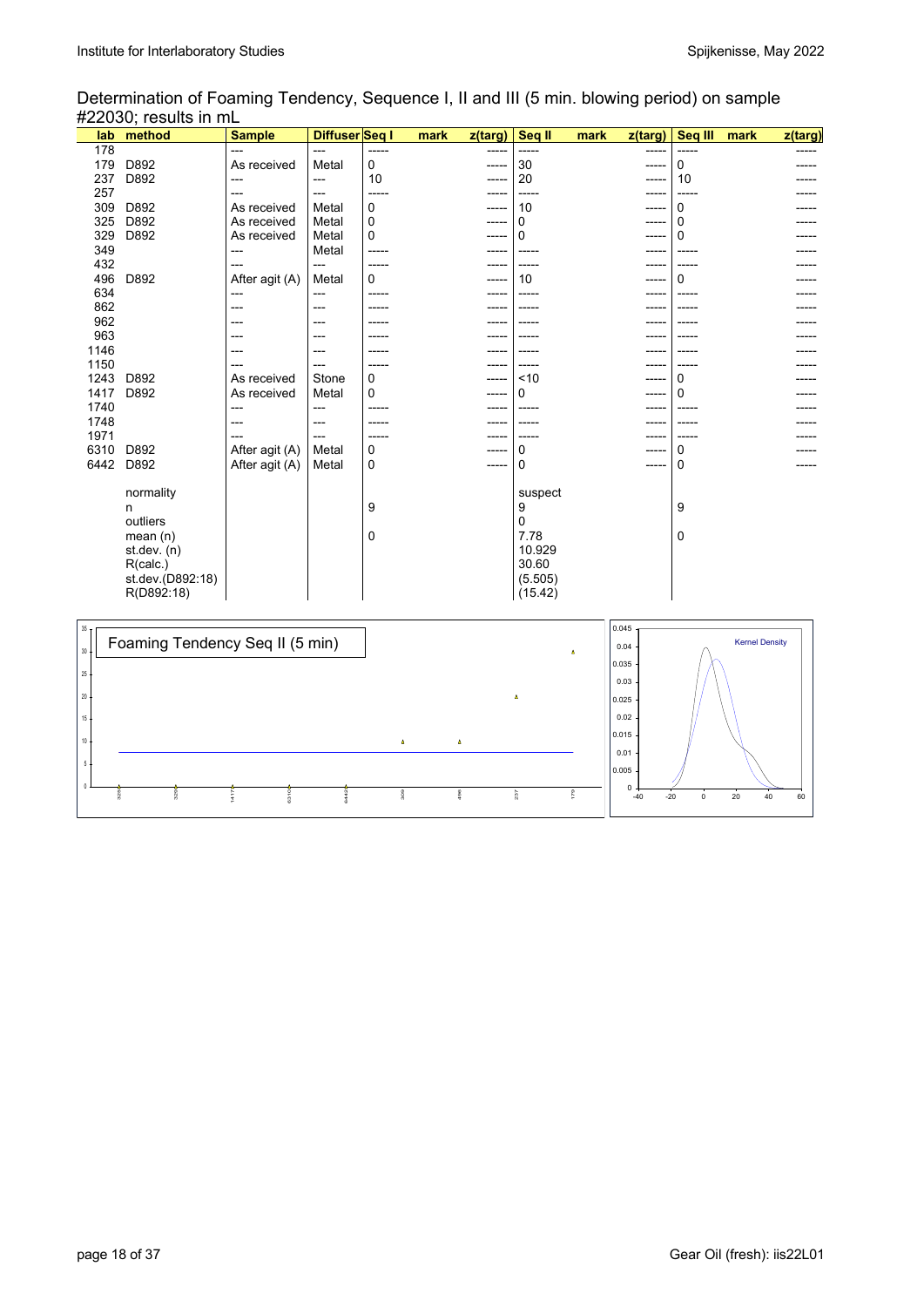|      | lab method | Seq I | mark | z(targ)     | Seq II | mark | z(targ)     | Seq III | mark | z(targ) |
|------|------------|-------|------|-------------|--------|------|-------------|---------|------|---------|
| 178  |            | ----- |      | -----       | -----  |      | -----       | -----   |      |         |
| 179  | D892       | 0     |      | $---$       | 0      |      | -----       | 0       |      |         |
| 237  | D892       | 0     |      | $---$       | 0      |      | -----       | ი       |      |         |
| 257  |            | ----  |      |             |        |      |             |         |      |         |
| 309  | D892       | 0     |      | $---$       | ი      |      | $- - - - -$ | 0       |      |         |
| 325  | D892       | 0     |      | $---$       |        |      | -----       | n       |      |         |
| 329  | D892       | 0     |      | ----        |        |      | -----       | o       |      |         |
| 349  |            | ----  |      | ----        |        |      | ----        |         |      |         |
| 432  |            | ----  |      |             |        |      |             |         |      |         |
| 496  | D892       | 0     |      | ----        | ი      |      | $---$       | ი       |      |         |
| 634  |            | ----  |      |             |        |      |             |         |      |         |
| 862  |            |       |      |             |        |      |             |         |      |         |
| 962  |            | ----  |      | ---         |        |      | ----        |         |      |         |
| 963  |            |       |      |             |        |      | ----        |         |      |         |
| 1146 |            |       |      |             |        |      |             |         |      |         |
| 1150 |            | ----  |      | ----        | ----   |      | ----        | ----    |      |         |
| 1243 | D892       | 0     |      | $---$       |        |      | ----        | n       |      |         |
| 1417 | D892       | 0     |      | $---$       |        |      | -----       | n       |      |         |
| 1740 |            | ----  |      | ----        |        |      | ----        |         |      |         |
| 1748 |            |       |      |             |        |      |             |         |      |         |
| 1971 |            | ---   |      |             |        |      |             |         |      |         |
| 6310 | D892       | 0     |      | $- - - - -$ | Ω      |      | -----       | 0       |      |         |
| 6442 | D892       | 0     |      | -----       | 0      |      | $- - - - -$ | 0       |      |         |
|      |            |       |      |             |        |      |             |         |      |         |
|      | n          | 10    |      |             | 10     |      |             | 10      |      |         |
|      | mean (n)   | 0     |      |             | 0      |      |             | 0       |      |         |

Determination of Foam Stability, Sequence I, II and III (10 min. settling period) on sample #22030; results in mL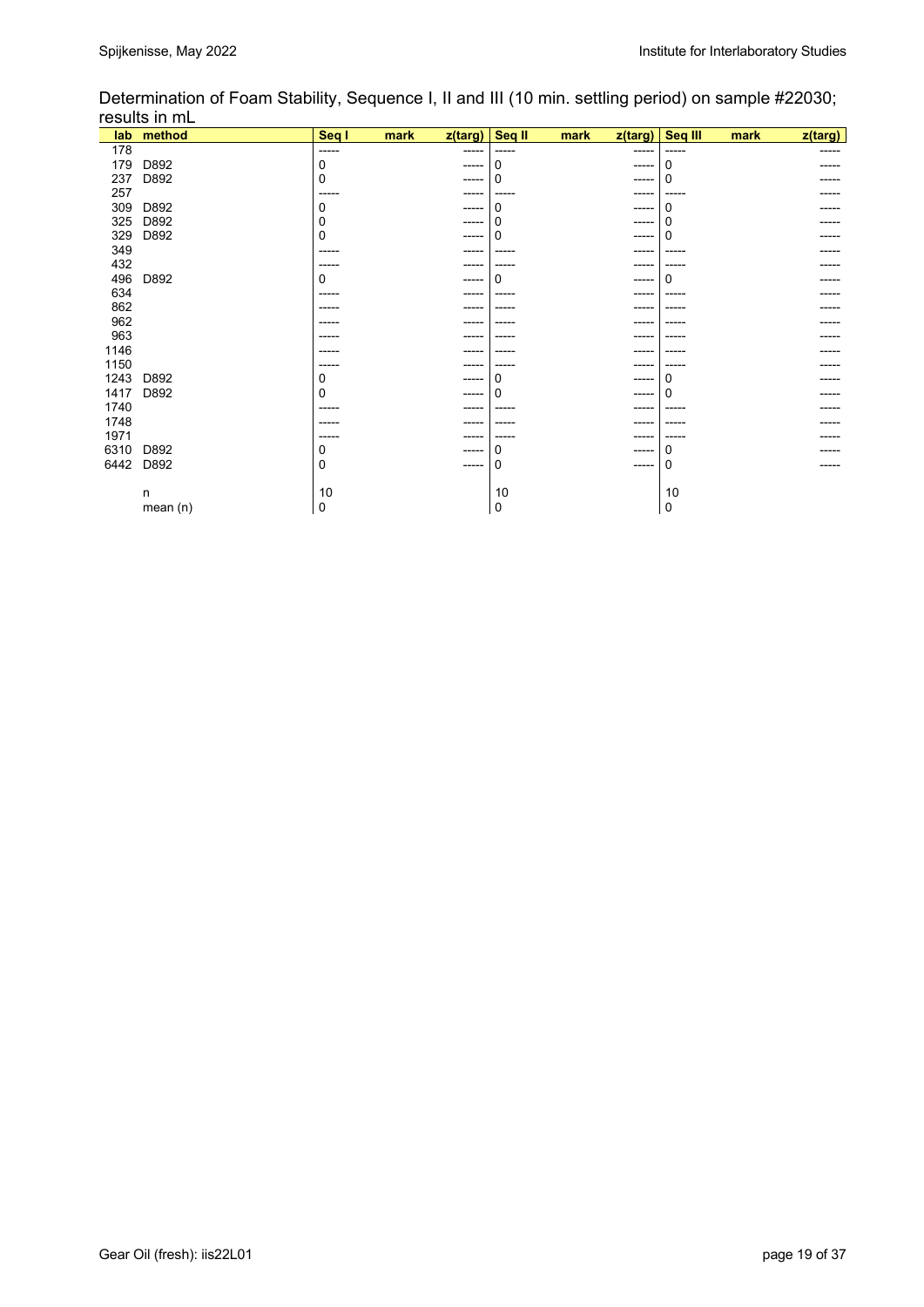# Determination of Kinematic Viscosity at 40 °C on sample #22030; results in mm2/s

| lab  | method                  | value       | mark | z(targ) | remarks |
|------|-------------------------|-------------|------|---------|---------|
| 178  |                         | -----       |      | -----   |         |
| 179  | D445                    | 217.30      |      | $-1.50$ |         |
| 237  | D445                    | 219.0       |      | 0.28    |         |
| 257  | D7279 corrected to D445 | 218.82      |      | 0.09    |         |
| 309  | D445                    | 217.6       |      | $-1.19$ |         |
| 325  | D445                    | 218.8       |      | 0.07    |         |
| 329  | D445                    | 218.7       |      | $-0.03$ |         |
| 349  | D445                    | 218.05      |      | $-0.71$ |         |
| 432  |                         | -----       |      | -----   |         |
| 496  | D445                    | 217.76      |      | $-1.02$ |         |
| 634  | D445                    | 218.4       |      | $-0.35$ |         |
| 862  |                         |             |      |         |         |
| 962  |                         | -----       |      |         |         |
| 963  | D445                    | 217.6       |      | $-1.19$ |         |
| 1146 | D445                    | 219.46      |      | 0.76    |         |
| 1150 | ISO3104                 | 219.275     |      | 0.57    |         |
| 1243 | D7279 corrected to D445 | 220.60      |      | 1.96    |         |
| 1417 | D445                    | 218.2       |      | $-0.56$ |         |
| 1740 | D445                    | 219.0       |      | 0.28    |         |
| 1748 | D7042                   | 219.32      |      | 0.62    |         |
| 1971 | D445                    | 219.41      |      | 0.71    |         |
| 6310 | D7279 corrected to D445 | 219         |      | 0.28    |         |
| 6442 | D7042                   | 219.6       |      | 0.91    |         |
|      | normality               | OK          |      |         |         |
|      |                         | 19          |      |         |         |
|      | n<br>outliers           | $\mathbf 0$ |      |         |         |
|      | mean $(n)$              | 218.731     |      |         |         |
|      | st.dev. (n)             | 0.8340      |      |         |         |
|      | R(calc.)                | 2.335       |      |         |         |
|      | st.dev.(D445:21e2)      | 0.9530      |      |         |         |
|      | R(D445:21e2)            | 2.669       |      |         |         |
|      |                         |             |      |         |         |



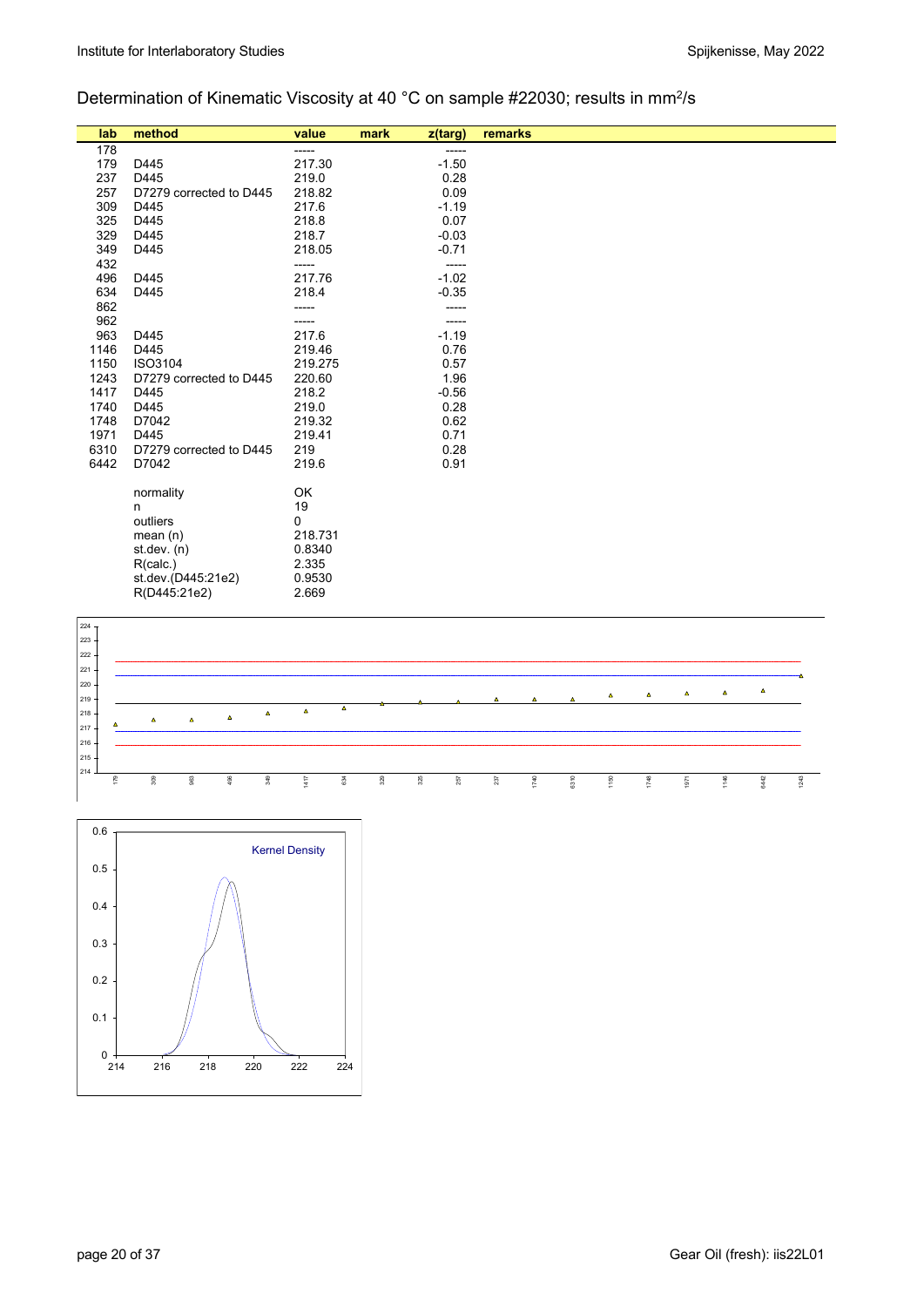## Determination of Kinematic Viscosity at 100 °C on sample #22030; results in mm<sup>2</sup>/s

| lab  | method                    | value       | mark | z(targ) | remarks              |
|------|---------------------------|-------------|------|---------|----------------------|
| 178  |                           | -----       |      | -----   |                      |
| 179  | D445                      | 19.29       |      | $-0.23$ |                      |
| 237  | D445                      | 19.26       |      | $-0.55$ |                      |
| 257  |                           | -----       |      | -----   |                      |
| 309  | D445                      | 19.31       |      | $-0.02$ |                      |
| 325  | D445                      | 19.25       |      | $-0.65$ |                      |
| 329  | D445                      | 19.25       |      | $-0.65$ |                      |
| 349  | D445                      | 19.31       |      | $-0.02$ |                      |
| 432  |                           | -----       |      | -----   |                      |
| 496  | D445                      | 19.364      |      | 0.55    |                      |
| 634  | D445                      | 19.30       |      | $-0.13$ |                      |
| 862  |                           | -----       |      | -----   |                      |
| 962  |                           | -----       |      | -----   |                      |
| 963  | D445                      | 19.29       |      | $-0.23$ |                      |
| 1146 | D445                      | 19.284      |      | $-0.30$ |                      |
| 1150 | ISO3104                   | 19.345      |      | 0.35    |                      |
| 1243 | D7279 corrected to D445   | 19.34       |      | 0.29    |                      |
| 1417 | D445                      | 19.37       | C    | 0.61    | first reported 25.58 |
| 1740 | D445                      | 19.23       |      | $-0.86$ |                      |
| 1748 | D7042                     | 19.29       |      | $-0.23$ |                      |
| 1971 | D445                      | 19.435      |      | 1.29    |                      |
| 6310 | D7279 corrected to D445   | 19.35       |      | 0.40    |                      |
| 6442 | D7042                     | 19.35       |      | 0.40    |                      |
|      |                           |             |      |         |                      |
|      | normality                 | OK<br>18    |      |         |                      |
|      | n                         |             |      |         |                      |
|      | outliers                  | 0<br>19.312 |      |         |                      |
|      | mean $(n)$<br>st.dev. (n) | 0.0517      |      |         |                      |
|      | R(calc.)                  | 0.145       |      |         |                      |
|      | st.dev.(D445:21e2)        | 0.0952      |      |         |                      |
|      | R(D445:21e2)              | 0.267       |      |         |                      |
|      |                           |             |      |         |                      |



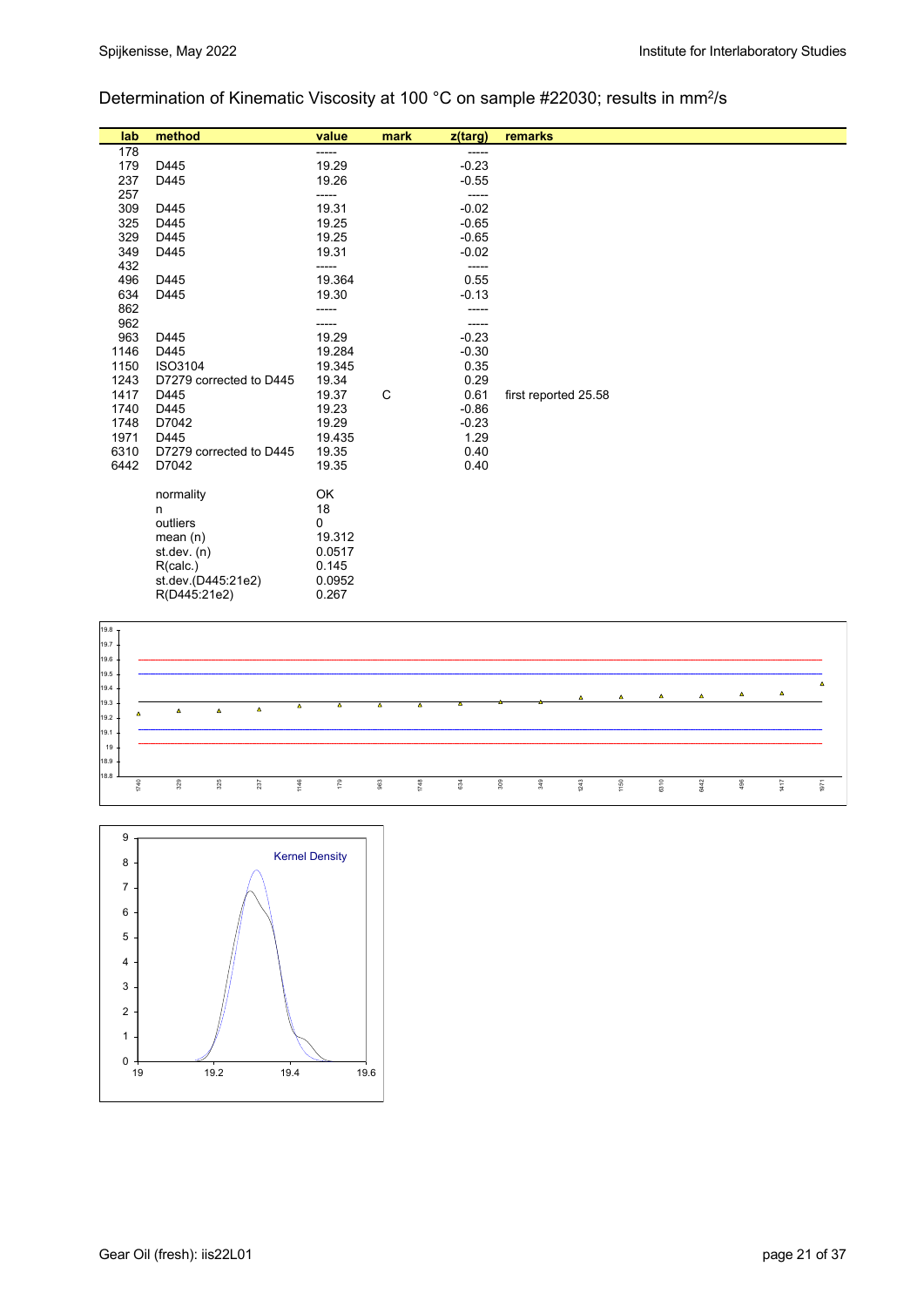# Determination of Viscosity Index on sample #22030

| lab  | method            | value  | mark         | z(targ) | remarks              |
|------|-------------------|--------|--------------|---------|----------------------|
| 178  |                   | -----  |              | -----   |                      |
| 179  | D2270             | 100    |              | 0.47    |                      |
| 237  | D2270             | 99     |              | $-0.93$ |                      |
| 257  |                   | -----  |              | -----   |                      |
| 309  | D2270             | 100    |              | 0.47    |                      |
| 325  | D2270             | 99     |              | $-0.93$ |                      |
| 329  | D2270             | 99     |              | $-0.93$ |                      |
| 349  | D2270             | 100    |              | 0.47    |                      |
| 432  |                   | -----  |              | -----   |                      |
| 496  | D2270             | 100.51 |              | 1.18    |                      |
| 634  | D2270             | 100    |              | 0.47    |                      |
| 862  |                   | -----  |              |         |                      |
| 962  |                   | -----  |              | -----   |                      |
| 963  | D2270             | 99.975 |              | 0.43    |                      |
| 1146 | D2270             | 99     |              | $-0.93$ |                      |
| 1150 | <b>ISO2909</b>    | 99.675 |              | 0.01    |                      |
| 1243 | <b>ISO2909</b>    | 99.1   |              | $-0.79$ |                      |
| 1417 | D2270             | 100.4  | $\mathsf{C}$ | 1.03    | first reported 148.7 |
| 1740 | D2270             | 99.0   |              | $-0.93$ |                      |
| 1748 | D2270             | 99.3   |              | $-0.51$ |                      |
| 1971 | D2270             | 100    |              | 0.47    |                      |
| 6310 | D2270             | 100    |              | 0.47    |                      |
| 6442 | D2270             | 100    |              | 0.47    |                      |
|      | normality         | OK     |              |         |                      |
|      | n                 | 18     |              |         |                      |
|      | outliers          | 0      |              |         |                      |
|      | mean(n)           | 99.66  |              |         |                      |
|      | st.dev. (n)       | 0.531  |              |         |                      |
|      | R(calc.)          | 1.49   |              |         |                      |
|      | st.dev.(D2270:10) | 0.714  |              |         |                      |
|      | R(D2270:10)       | 2      |              |         |                      |
|      |                   |        |              |         |                      |



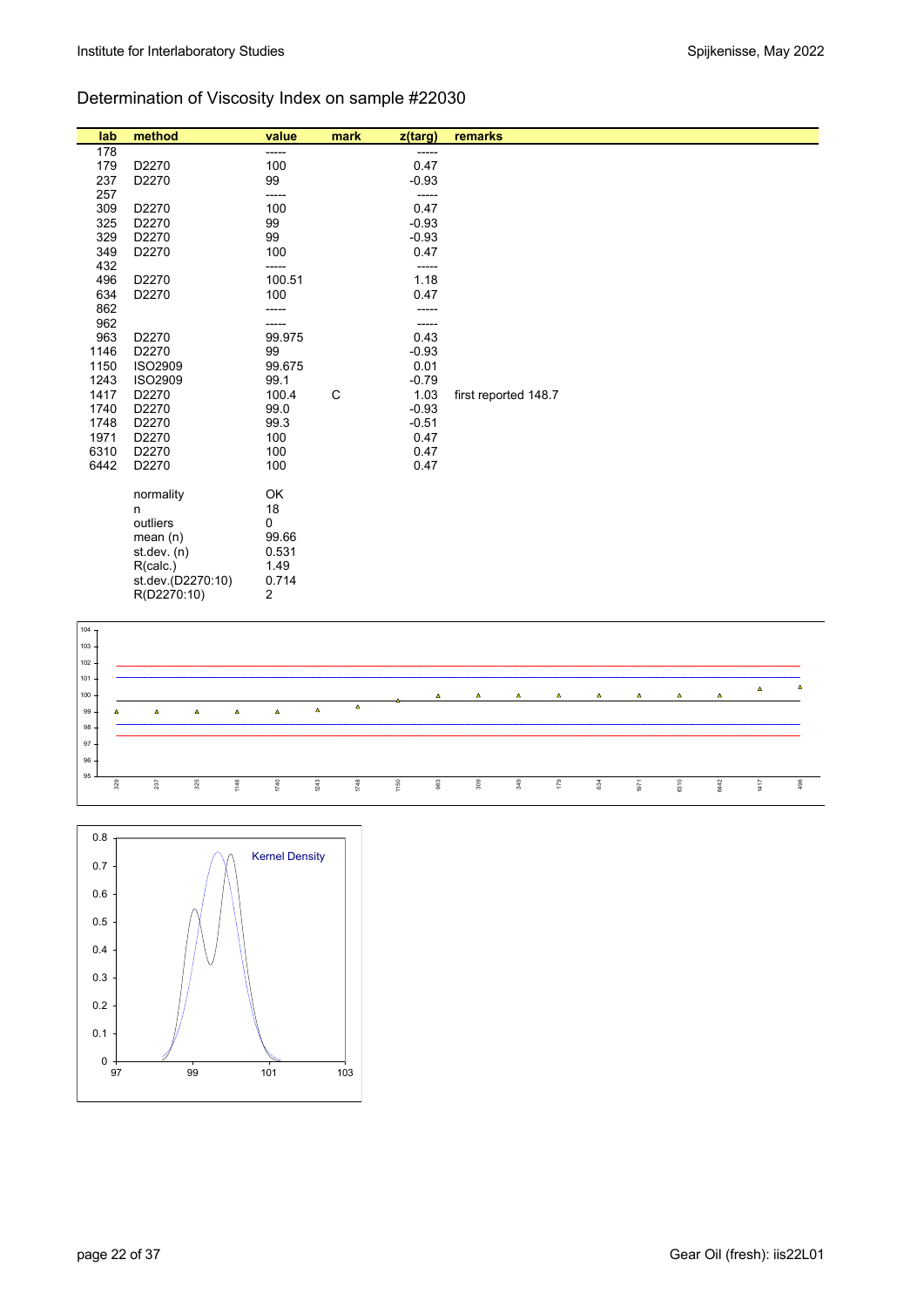## Determination of Pour Point Manual on sample #22030; results in °C

| lab          | method           | value          | mark    | z(targ)          | remarks |
|--------------|------------------|----------------|---------|------------------|---------|
| 178          |                  | -----          |         | -----            |         |
| 179          | D97              | $-14$          |         | 0.00             |         |
| 237          | D97              | $-21$          |         | $-2.18$          |         |
| 257          |                  | -----          |         | -----            |         |
| 309          |                  |                |         | ----             |         |
| 325          |                  | -----          |         | -----            |         |
| 329          |                  | -----          |         | -----            |         |
| 349          |                  |                |         | ----             |         |
| 432          |                  |                |         |                  |         |
| 496          |                  | -----          |         | -----            |         |
| 634          | D97              | $-15$          |         | $-0.31$          |         |
| 862          |                  | -----          |         | -----            |         |
| 962          |                  | -----          |         | -----            |         |
| 963          | D97              | $-12$          |         | 0.62             |         |
| 1146         |                  | -----          |         | -----            |         |
| 1150         | ISO3016          | $-15$          |         | $-0.31$          |         |
| 1243         |                  | -----          |         | -----            |         |
| 1417         |                  | -----          |         | -----            |         |
| 1740         | ISO3016          | -9             |         | 1.56             |         |
| 1748         |                  | -----<br>$-12$ |         | -----            |         |
| 1971<br>6310 | D97              |                |         | 0.62             |         |
| 6442         | D97              | -----<br>$-24$ | G(0.05) | -----<br>$-3.11$ |         |
|              |                  |                |         |                  |         |
|              | normality        | unknown        |         |                  |         |
|              | n                | 7              |         |                  |         |
|              | outliers         | 1              |         |                  |         |
|              | mean(n)          | $-14.00$       |         |                  |         |
|              | st. dev. (n)     | 3.742          |         |                  |         |
|              | R(calc.)         | 10.48          |         |                  |         |
|              | st.dev.(D97:17b) | 3.214          |         |                  |         |
|              | R(D97:17b)       | 9              |         |                  |         |



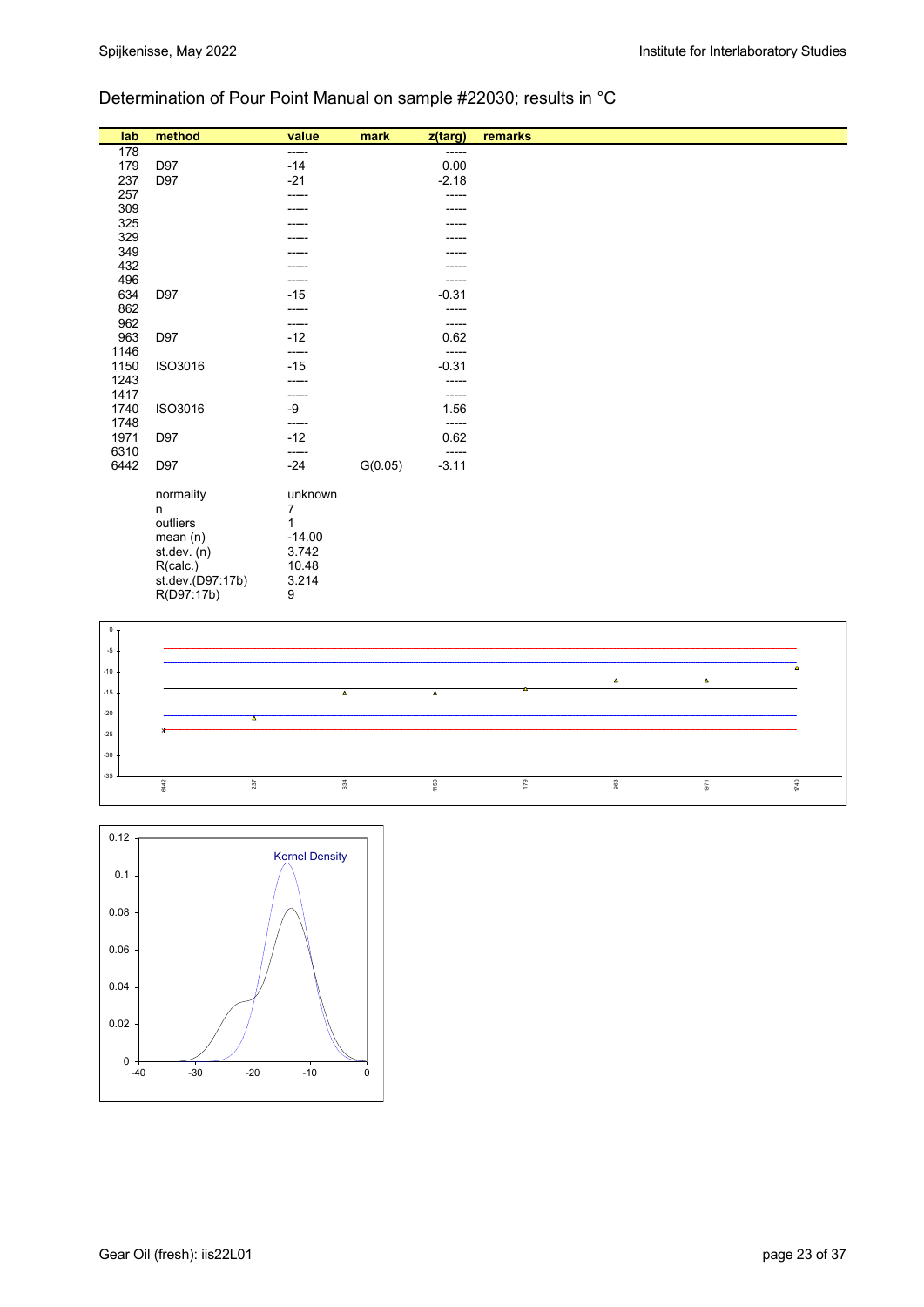# Determination of Pour Point Automated 1 °C interval on sample #22030; results in °C

| lab          | method            | value          | mark     | z(targ)          | remarks               |
|--------------|-------------------|----------------|----------|------------------|-----------------------|
| 178          |                   | -----          |          | -----            |                       |
| 179          |                   |                |          |                  |                       |
| 237          |                   |                |          |                  |                       |
| 257          |                   |                |          |                  |                       |
| 309          |                   | -----          |          |                  |                       |
| 325          | D5950             | $-12$          |          | 1.45             |                       |
| 329          | D5950             | $-14$          |          | 0.20             |                       |
| 349          |                   | -----          |          | -----            |                       |
| 432          | D5950             | $-13$          |          | 0.83             |                       |
| 496          |                   | -----          |          |                  |                       |
| 634          |                   | -----          |          |                  |                       |
| 862          |                   |                |          |                  |                       |
| 962          |                   |                |          |                  |                       |
| 963          |                   | $-18$          | C        |                  |                       |
| 1146<br>1150 | D6892             | -----          |          | $-2.28$<br>----- | reported as PP Manual |
| 1243         | D7346             | $-14.3$        |          | 0.02             |                       |
| 1417         | D5950             | $-14$          |          | 0.20             |                       |
| 1740         |                   | -----          |          | -----            |                       |
| 1748         | D7346             | $-15$          |          | $-0.42$          |                       |
| 1971         |                   | -----          |          | -----            |                       |
| 6310         | D5950             | $-27$          | DG(0.05) | $-7.88$          |                       |
| 6442         | D6892             | $-24$          | DG(0.05) | $-6.02$          |                       |
|              |                   |                |          |                  |                       |
|              | normality         | not OK         |          |                  |                       |
|              | n                 | 7              |          |                  |                       |
|              | outliers          | $\overline{2}$ |          |                  |                       |
|              | mean(n)           | $-14.33$       |          |                  |                       |
|              | st.dev. (n)       | 1.886          |          |                  |                       |
|              | R(calc.)          | 5.28           |          |                  |                       |
|              | st.dev.(D5950:14) | 1.607          |          |                  |                       |
|              | R(D5950:14)       | 4.5            |          |                  |                       |
|              |                   |                |          |                  |                       |



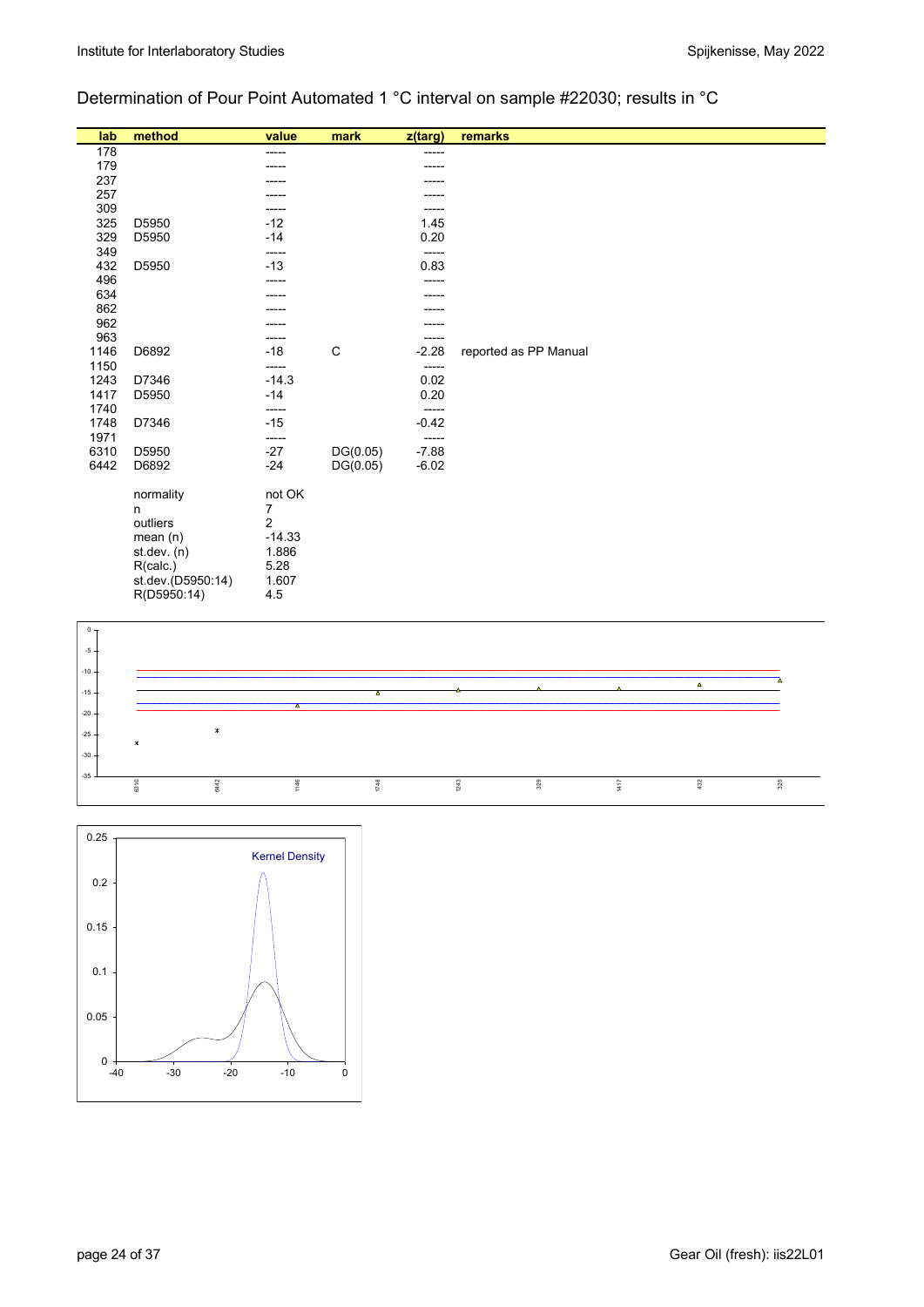## Determination of Rust Prevention distilled water on sample #22030

| lab  | method | value       | mark | z(targ)     | remarks |
|------|--------|-------------|------|-------------|---------|
| 178  |        | $-----1$    |      | -----       |         |
| 179  | D665   | PASS        |      | -----       |         |
| 237  | D665   | <b>PASS</b> |      | -----       |         |
| 257  |        | -----       |      | -----       |         |
| 309  |        | ------      |      | -----       |         |
| 325  | D665   | pass        |      | ------      |         |
| 329  |        | -----       |      | -----       |         |
| 349  |        | ------      |      | -----       |         |
| 432  |        | ----        |      | -----       |         |
| 496  |        |             |      | -----       |         |
| 634  |        | ------      |      | $- - - - -$ |         |
| 862  |        |             |      | -----       |         |
| 962  |        | ----        |      | -----       |         |
| 963  |        | ----        |      | -----       |         |
| 1146 |        |             |      | -----       |         |
| 1150 |        | ------      |      | ------      |         |
| 1243 |        | ------      |      | -----       |         |
| 1417 | D665   | <b>PASS</b> |      | -----       |         |
| 1740 |        | -----       |      | -----       |         |
| 1748 |        | -----       |      | -----       |         |
| 1971 |        | ------      |      | $- - - - -$ |         |
| 6310 |        | ------      |      | -----       |         |
| 6442 | D665   | Pass        |      | -----       | 4 hrs   |
|      |        |             |      |             |         |
|      | n      | 5           |      |             |         |

 $m$ ean (n)  $P$ ass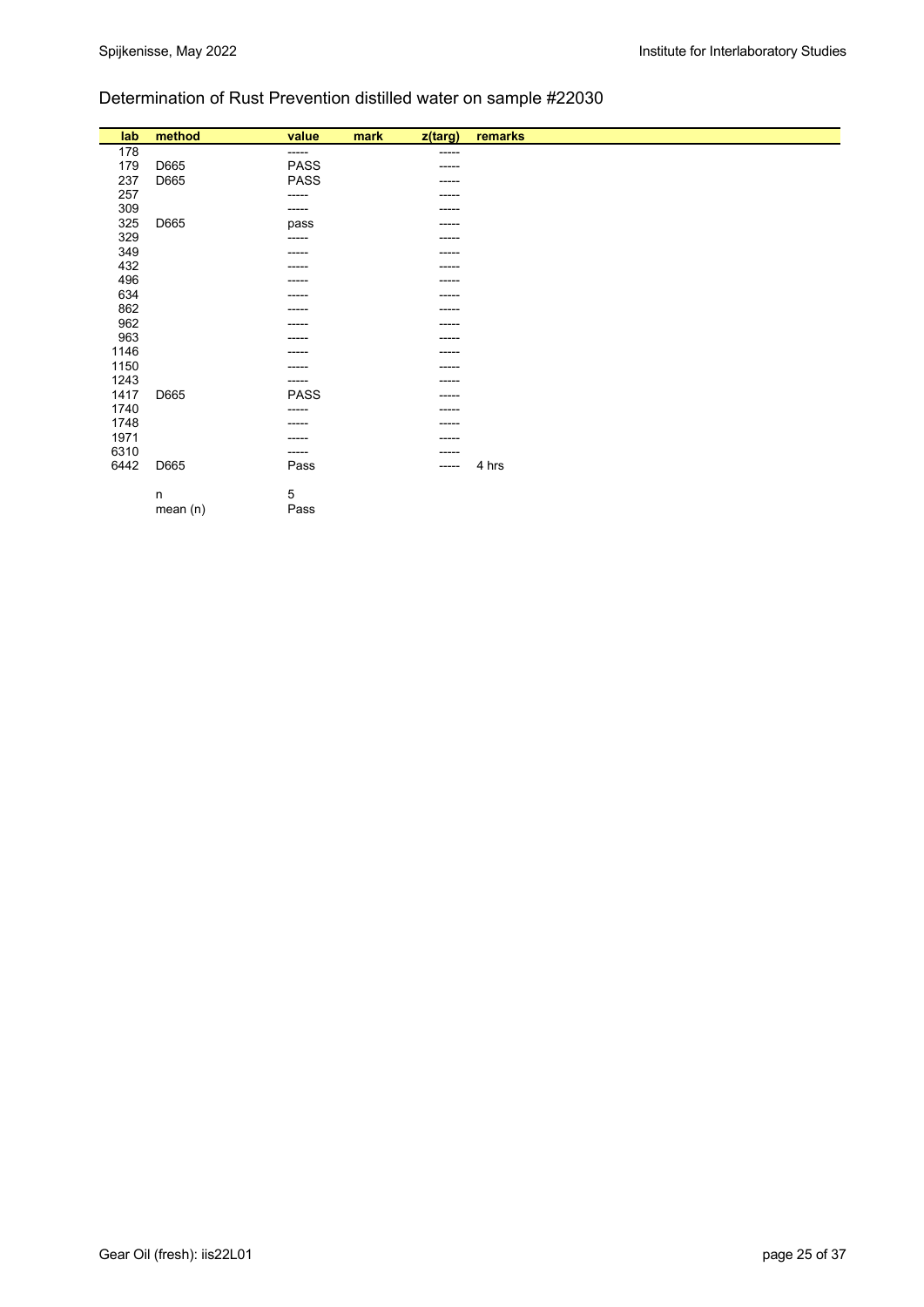# Determination of Sulfur on sample #22030; results in mg/kg

| lab  | method            | value  | mark<br>z(targ) | remarks |  |
|------|-------------------|--------|-----------------|---------|--|
| 178  |                   | -----  | -----           |         |  |
| 179  |                   | -----  | -----           |         |  |
| 237  | D4294             | 7040   | 2.32            |         |  |
| 257  |                   | -----  | -----           |         |  |
| 309  | D2622             | 6822   | 1.22            |         |  |
| 325  | D5185             | 6108   | $-2.39$         |         |  |
| 329  |                   |        | -----           |         |  |
| 349  |                   |        |                 |         |  |
| 432  |                   |        |                 |         |  |
| 496  |                   |        | -----           |         |  |
| 634  | D4294             | 6580   | 0.00            |         |  |
| 862  |                   |        | -----           |         |  |
| 962  |                   |        |                 |         |  |
| 963  |                   | -----  | -----           |         |  |
| 1146 | D4294             | 6180   | $-2.02$         |         |  |
| 1150 |                   | -----  | -----           |         |  |
| 1243 | <b>ISO8754</b>    | 6146   | $-2.19$         |         |  |
| 1417 | In house          | 6740   | 0.80            |         |  |
| 1740 | D4294             | 6700   | 0.60            |         |  |
| 1748 |                   | -----  | -----           |         |  |
| 1971 | <b>ISO8754</b>    | 6840   | 1.31            |         |  |
| 6310 | D7751             | 6650   | 0.35            |         |  |
| 6442 |                   | -----  | -----           |         |  |
|      | normality         | OK     |                 |         |  |
|      | n                 | 10     |                 |         |  |
|      | outliers          | 0      |                 |         |  |
|      | mean $(n)$        | 6580.6 |                 |         |  |
|      | st.dev. (n)       | 325.54 |                 |         |  |
|      | R(calc.)          | 911.5  |                 |         |  |
|      | st.dev.(D4294:21) | 198.15 |                 |         |  |
|      | R(D4294:21)       | 554.8  |                 |         |  |



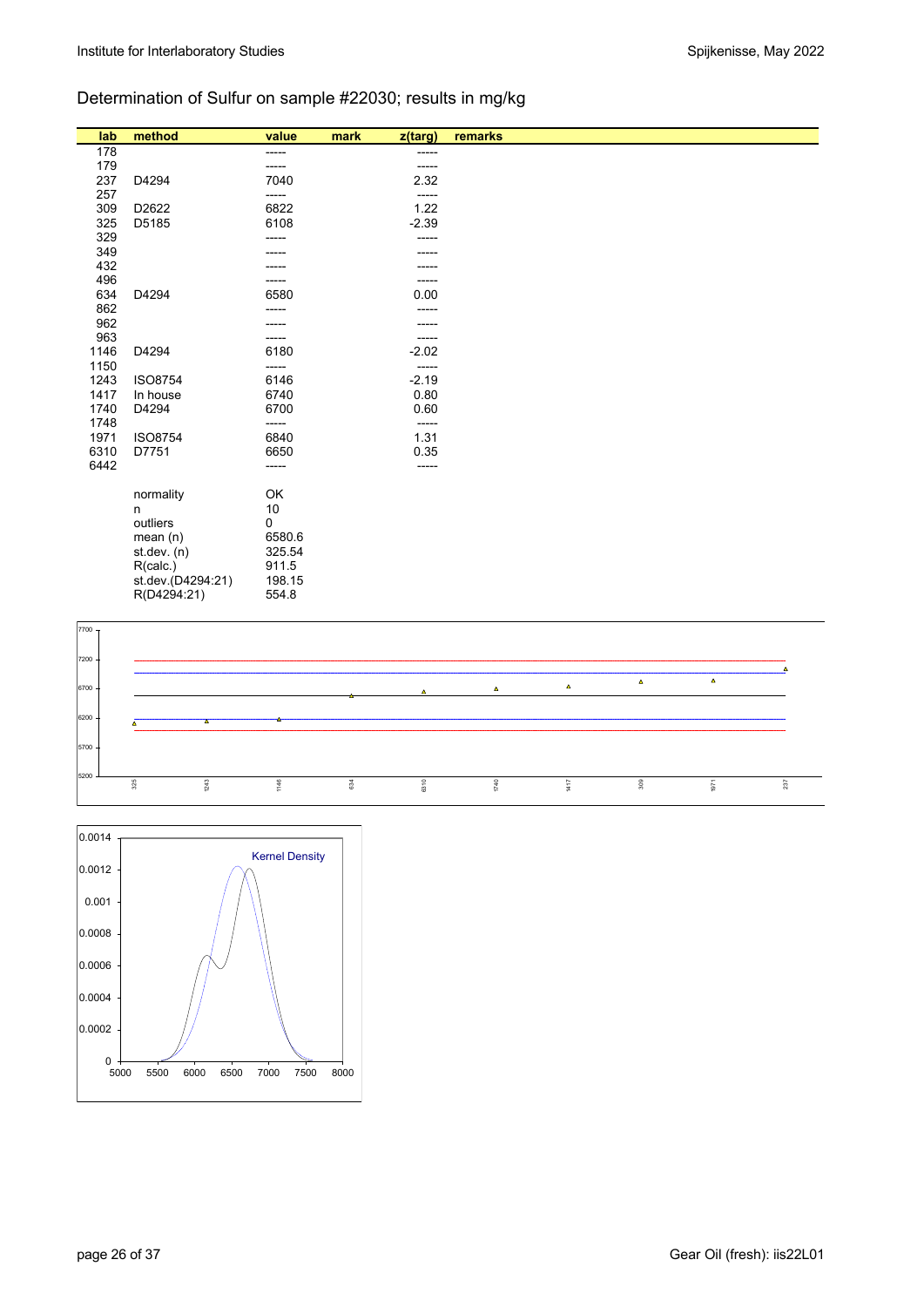# Determination of Water on sample #22030; results in mg/kg

| lab        | method                     | value  | mark        | z(targ)       | remarks           |
|------------|----------------------------|--------|-------------|---------------|-------------------|
| 178        |                            | -----  |             | -----         |                   |
| 179        | D6304-C:20                 | 33     |             | $-0.74$       |                   |
| 237        |                            | -----  |             | -----         |                   |
| 257        | D7889                      | 116    |             | 1.02          |                   |
| 309        | D6304-A:20                 | 73.5   |             | 0.12          |                   |
| 325        | D6304-C:20                 | 35     |             | $-0.70$       |                   |
| 329        | D6304-C:20                 | 35     |             | $-0.70$       |                   |
| 349        | D6304-C:20                 | 42     | $\mathsf C$ | $-0.55$       | first reported 12 |
| 432        |                            | -----  |             | -----         |                   |
| 496        | D6304-B:20                 | 27     |             | $-0.87$       |                   |
| 634        | D6304-B:20                 | 112    |             | 0.94          |                   |
| 862        |                            |        |             |               |                   |
| 962<br>963 |                            | 102.5  |             | -----<br>0.74 |                   |
| 1146       | D6304-A:16e1<br>D6304-B:20 | 100    |             | -----         |                   |
| 1150       | ISO12937                   | 72     |             | 0.09          |                   |
| 1243       | ISO12937                   | 55     |             | $-0.28$       |                   |
| 1417       | D6304-A:20                 | 82     |             | 0.30          |                   |
| 1740       | D6304-B:20                 | 46     |             | $-0.47$       |                   |
| 1748       |                            |        |             | -----         |                   |
| 1971       |                            | -----  |             | -----         |                   |
| 6310       | D6304-C:20                 | 120    |             | 1.11          |                   |
| 6442       |                            | -----  |             | -----         |                   |
|            |                            |        |             |               |                   |
|            | normality                  | OK     |             |               |                   |
|            | n                          | 14     |             |               |                   |
|            | outliers                   | 0      |             |               |                   |
|            | mean $(n)$                 | 67.93  |             |               |                   |
|            | st.dev. $(n)$              | 33.729 |             |               |                   |
|            | R(calc.)                   | 94.44  |             |               |                   |
|            | st.dev.(D6304-B.20)        | 46.909 |             |               |                   |
|            | R(D6304-B:20)              | 131.34 |             |               |                   |
|            | compare                    |        |             |               |                   |
|            | R(D6304-A:20)              | 45.82  |             |               |                   |
|            | R(D6304-C:20)              | 32.71  |             |               |                   |



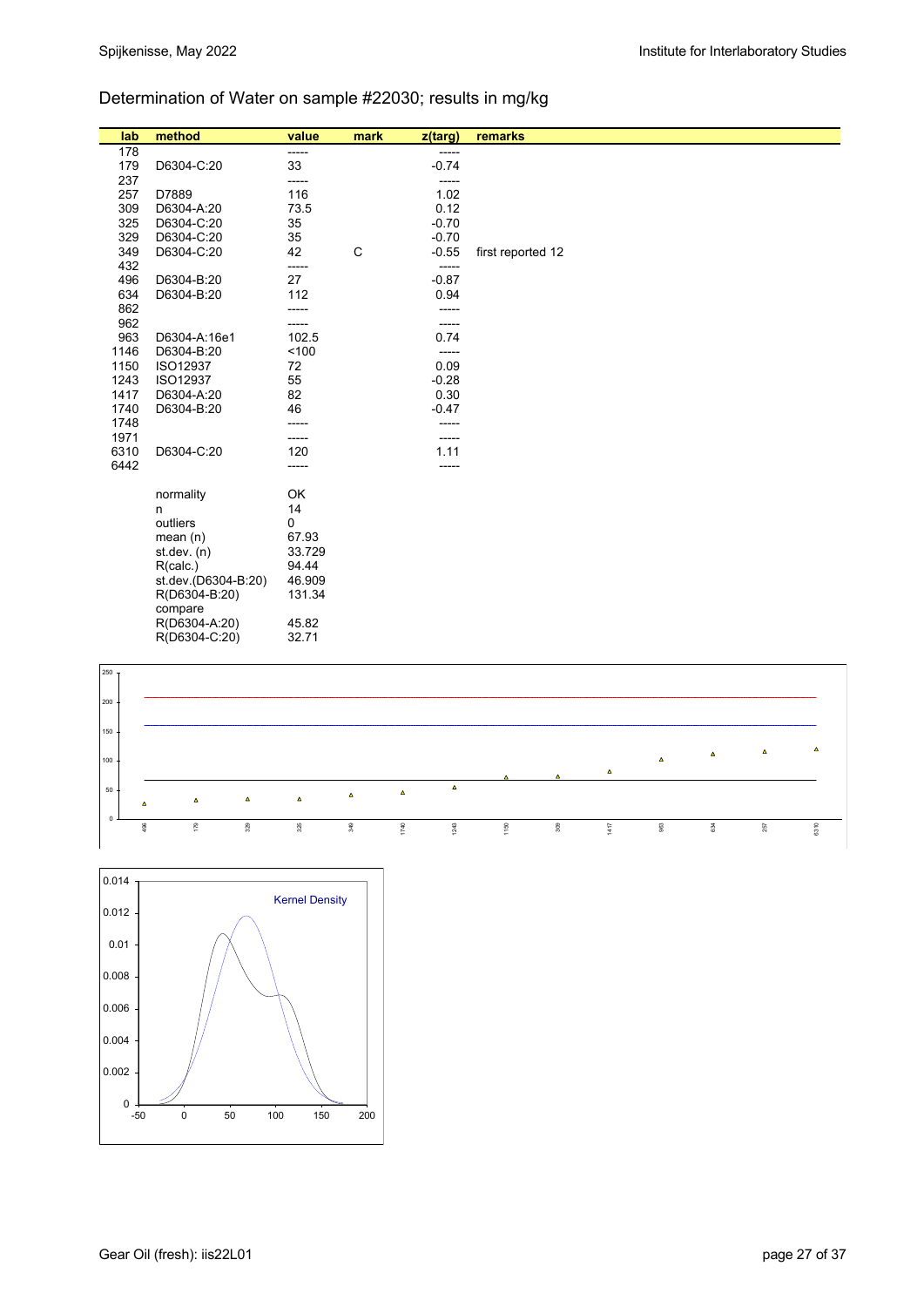## Determination of Water Separability at 82 °C, distilled water on sample #22030; results in minutes

|      |                   | 3 mL or less |         |                |         | complete break |         | test    | time    |
|------|-------------------|--------------|---------|----------------|---------|----------------|---------|---------|---------|
| lab  | method            | emulsion     | z(targ) | 37 mL of water | z(targ) | $(40-40-0)$    | z(targ) | aborted | aborted |
| 178  |                   | -----        | -----   | -----          | -----   | -----          | -----   | -----   | -----   |
| 179  |                   | -----        | -----   | -----          |         | -----          |         | -----   | -----   |
| 237  | D1401             | 7.8          | $-0.50$ | 7.9            | $-0.50$ | 13.4           | $-0.24$ | No      |         |
| 257  |                   | -----        | -----   | $- - - - -$    | -----   | -----          | -----   | -----   |         |
| 309  | D <sub>1401</sub> | 15           | 0.31    | 15             | 0.29    | 15             | $-0.06$ | Yes     | 15      |
| 325  | D <sub>1401</sub> | 13           | 0.08    | 13             | 0.07    | 18             | 0.27    | -----   | -----   |
| 329  | D1401             | 13           | 0.08    | 13             | 0.07    | 18             | 0.27    | No      |         |
| 349  |                   | -----        | -----   | -----          | ------  | -----          | -----   | -----   |         |
| 432  |                   | -----        | -----   | $- - - - -$    | -----   |                | -----   | -----   |         |
| 496  | D1401             | 15           | 0.31    | 15             | 0.29    | -----          | -----   | No      | -----   |
| 634  |                   |              | -----   |                | -----   |                | -----   | -----   |         |
| 862  |                   |              | -----   | -----          |         |                |         | -----   |         |
| 962  |                   |              |         |                |         |                |         |         |         |
| 963  |                   |              | -----   |                | -----   |                | -----   | -----   |         |
| 1146 | D <sub>1401</sub> | 10           | $-0.25$ | 10             | $-0.27$ | -----          | -----   | Yes     | 10      |
| 1150 |                   | -----        | -----   | -----          | -----   |                | -----   | -----   | -----   |
| 1243 | ISO6614           | 12           | $-0.03$ | 12             | $-0.04$ | C<br>16        | 0.05    | Yes     | 30      |
| 1417 | D1401             | 14           | 0.19    | 14             | 0.18    | 14             | $-0.17$ | No      | -----   |
| 1740 |                   | -----        | -----   | -----          | -----   |                | -----   | -----   |         |
| 1748 | D1401             | 12.5         | 0.03    | 12.5           | 0.01    | -----          | -----   | Yes     | -----   |
| 1971 |                   | 12           | $-0.03$ | 13             | 0.07    | -----          | -----   | Yes     | 60      |
| 6310 |                   | 11           | $-0.14$ | 11             | $-0.15$ | 15             | $-0.06$ | No      | -----   |
| 6442 | D <sub>1401</sub> | 12           | $-0.03$ | 12             | $-0.04$ | 15             | $-0.06$ | No      | -----   |
|      |                   |              |         |                |         |                |         |         |         |
|      | normality         | OK           |         | OK             |         | unknown        |         |         |         |
|      | n                 | 12           |         | 12             |         | 8              |         |         |         |
|      | outliers          | 0            |         | $\mathbf 0$    |         | $\Omega$       |         |         |         |
|      | mean $(n)$        | 12.3         |         | 12.4           |         | 15.6           |         |         |         |
|      | st.dev. (n)       | 2.04         |         | 2.03           |         | 1.70           |         |         |         |
|      | R(calc.)          | 5.7          |         | 5.7            |         | 4.7            |         |         |         |
|      | st.dev.(D1401:21) | 8.93         |         | 8.93           |         | 8.93           |         |         |         |
|      | R(D1401:21)       | 25           |         | 25             |         | 25             |         |         |         |

Lab 1243: first reported >30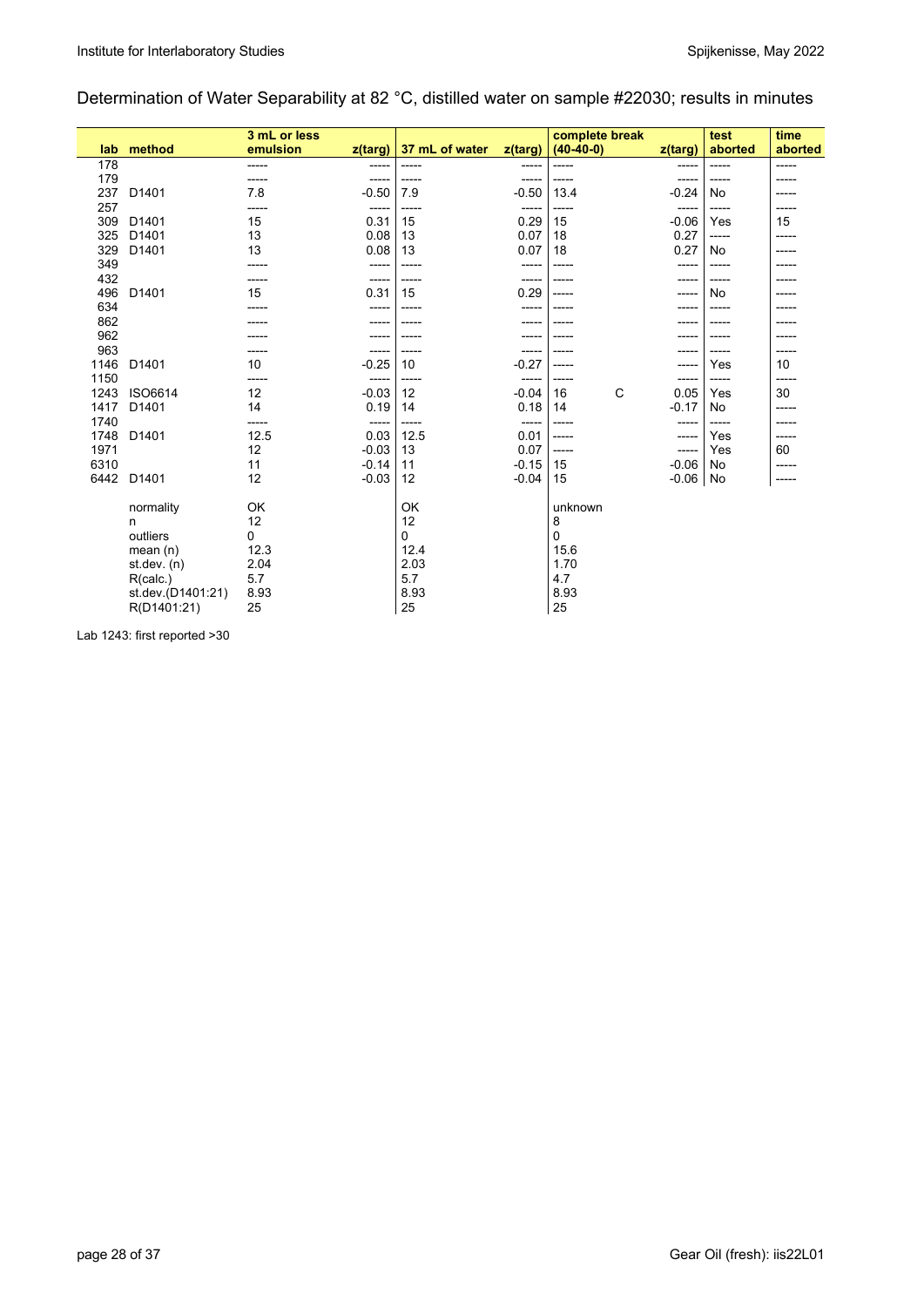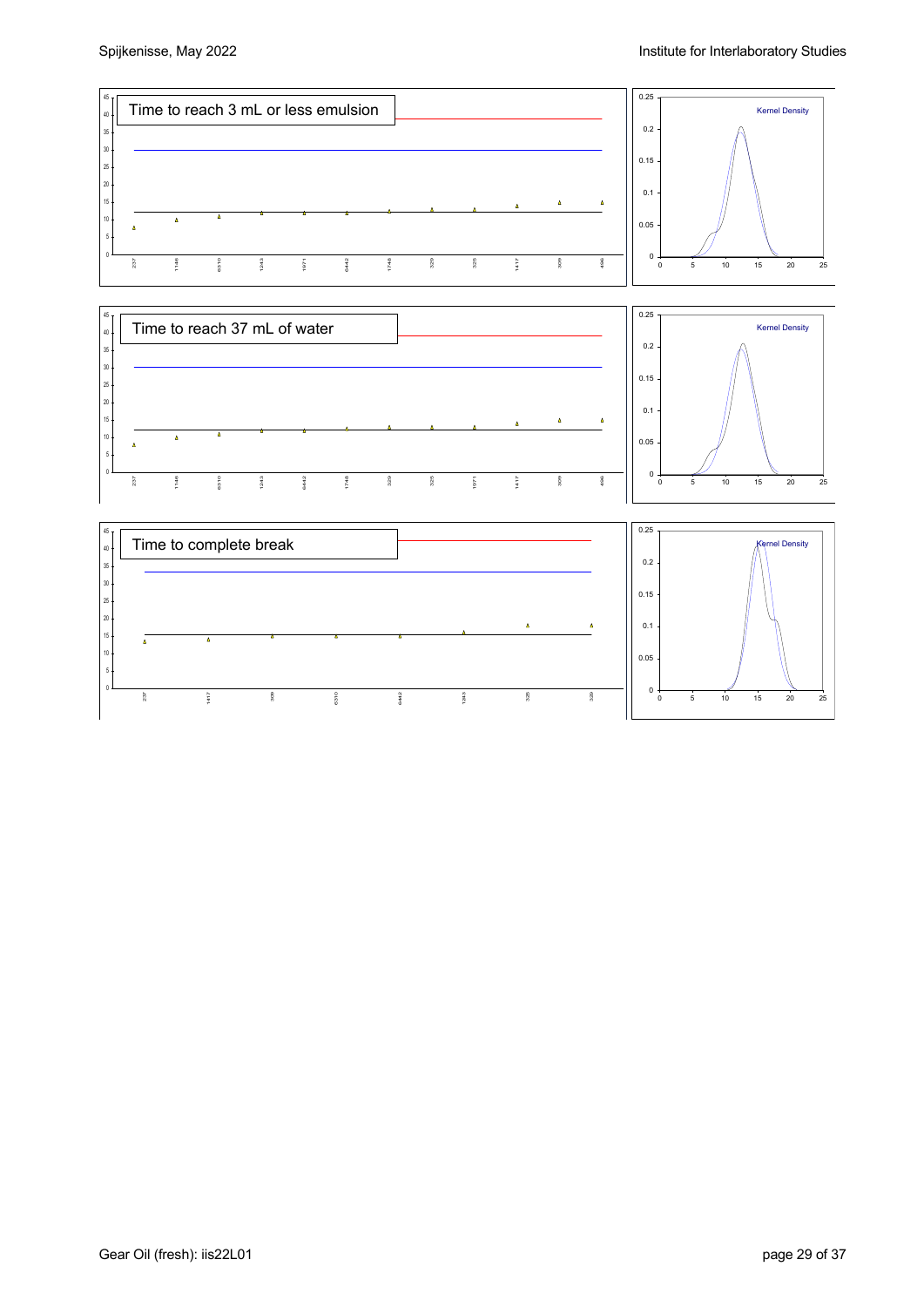# Determination of Water Separability at 82 °C, distilled water on sample #22030; results in mL

|      | lab method | volume oil phase<br>mark | volume water phase<br>mark | volume emulsion phase<br>mark |
|------|------------|--------------------------|----------------------------|-------------------------------|
| 178  |            | -----                    | -----                      | $-----1$                      |
| 179  |            | -----                    | -----                      | -----                         |
| 237  | D1401      | 40.0                     | 40.0                       | 0                             |
| 257  |            | -----                    | -----                      | -----                         |
| 309  | D1401      | 40                       | 40                         | 0                             |
| 325  |            | -----                    | -----                      | -----                         |
| 329  |            | -----                    | -----                      | -----                         |
| 349  |            | ----                     | -----                      | ------                        |
| 432  |            | -----                    | -----                      | -----                         |
| 496  | D1401      | 39                       | 38                         | 3                             |
| 634  |            | ------                   | -----                      | -----                         |
| 862  |            | -----                    | $- - - - -$                | ------                        |
| 962  |            | -----                    | -----                      | -----                         |
| 963  |            | -----                    | -----                      | -----                         |
| 1146 | D1401      | 43                       | 37                         | 0                             |
| 1150 |            | -----                    | -----                      | -----                         |
| 1243 | ISO6614    | 41                       | 39                         | 0                             |
| 1417 | D1401      | 40                       | 40                         | 0                             |
| 1740 |            | ------                   | -----                      | -----                         |
| 1748 | D1401      | 40                       | 40                         | 0                             |
| 1971 |            | 42                       | 38                         | $\mathbf 0$                   |
| 6310 |            | -----                    | -----                      | -----                         |
| 6442 |            | -----                    | $- - - - -$                | -----                         |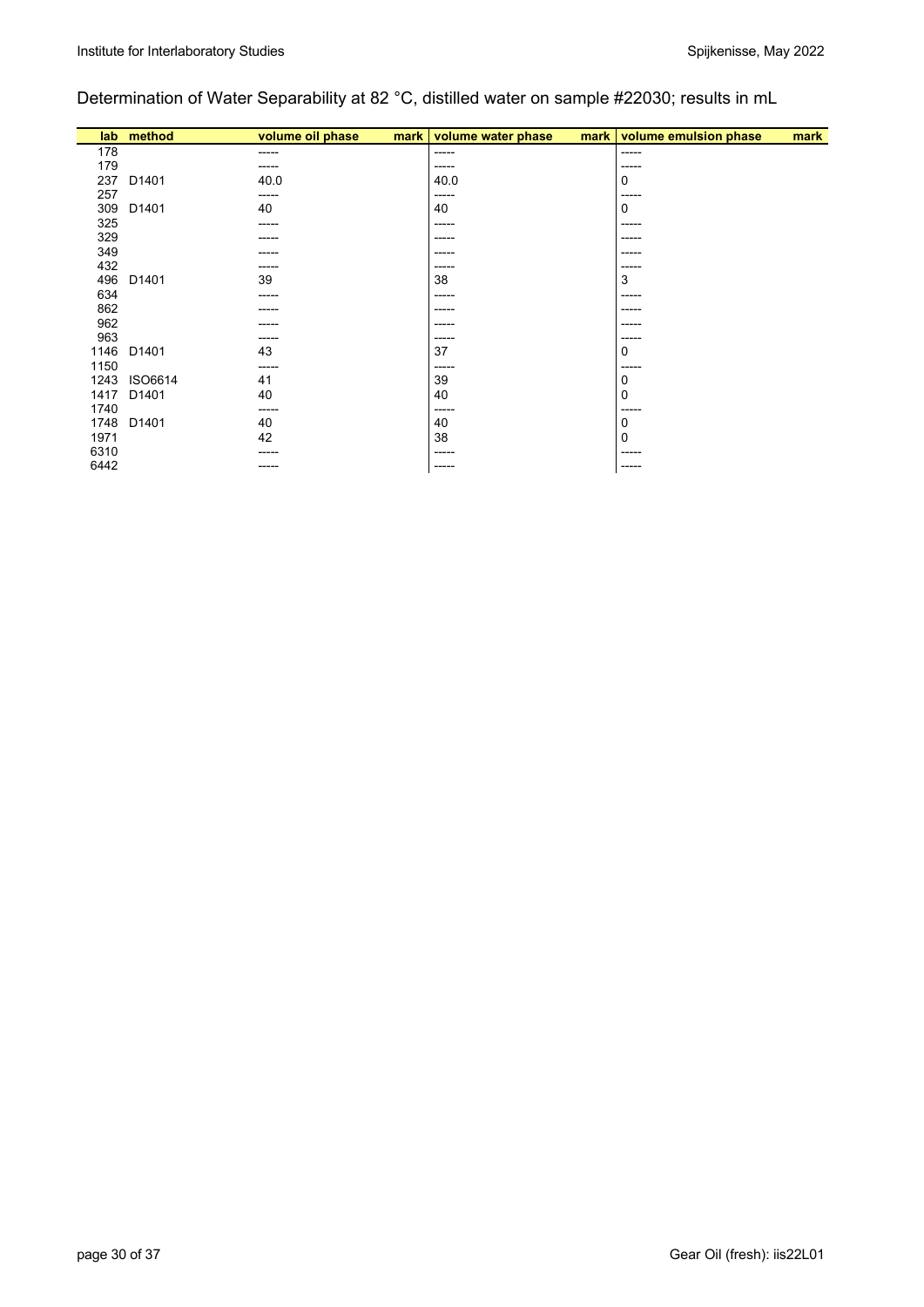### Determination of Level of Contamination on sample #22030; results in counts/mL

| lab  | method            | $\geq 4$ µm (c) | mark    | z(targ) | $\geq 6 \mu m$ (c) | mark       | z(targ) | $\geq$ 14 µm (c) | mark       | $z$ (targ) |
|------|-------------------|-----------------|---------|---------|--------------------|------------|---------|------------------|------------|------------|
| 178  |                   | -----           |         | -----   |                    |            | ----    |                  |            |            |
| 179  |                   |                 |         | -----   |                    |            |         |                  |            |            |
| 237  |                   |                 |         | ----    |                    |            |         |                  |            |            |
| 257  |                   |                 |         | ----    |                    |            |         |                  |            |            |
| 309  |                   |                 |         | ----    |                    |            |         |                  |            |            |
| 325  |                   |                 |         | -----   |                    |            |         |                  |            |            |
| 329  |                   |                 |         |         |                    |            |         |                  |            |            |
| 349  |                   |                 |         | ---     |                    |            |         |                  |            |            |
| 432  |                   |                 |         |         |                    |            |         |                  |            |            |
| 496  |                   |                 |         | ----    |                    |            |         |                  |            |            |
| 634  |                   |                 |         |         |                    |            |         |                  |            |            |
| 862  |                   |                 |         |         |                    |            |         |                  |            |            |
| 962  |                   |                 |         | -----   |                    |            |         |                  |            |            |
| 963  |                   |                 |         | -----   |                    |            |         |                  |            |            |
| 1146 | D7647             | 77754           |         | 0.84    | 24320              |            | $-0.38$ | 209              |            |            |
| 1150 |                   |                 |         | -----   |                    |            | ----    |                  |            |            |
| 1243 |                   |                 |         | -----   |                    |            | -----   |                  |            |            |
| 1417 | ISO4406           | 55593           | C       | $-0.10$ | 24725              | C          | $-0.32$ | 171              | C          |            |
| 1740 | ISO4407           | 44807           |         | $-0.56$ | 25097              |            | $-0.27$ | 403              |            |            |
| 1748 |                   |                 |         | -----   |                    |            |         |                  |            |            |
| 1971 |                   |                 |         | -----   |                    |            |         |                  |            |            |
| 6310 | <b>ISO4407</b>    | 7096017         | G(0.01) | 300.76  | 1014282            | E, G(0.01) | 134.23  | 52672            | E, G(0.01) |            |
| 6442 | D7647             | 53782           |         | $-0.18$ | 34243              |            | 0.97    | 1599             |            |            |
|      | normality         | unknown         |         |         | unknown            |            |         | unknown          |            |            |
|      | n                 | 4               |         |         | 4                  |            |         | 4                |            |            |
|      | outliers          |                 |         |         |                    |            |         | 1                |            |            |
|      | mean $(n)$        | 57984.0         |         |         | 27096.3            |            |         | 595.5            |            |            |
|      | st.dev. $(n)$     | 13998.33        |         |         | 4775.05            |            |         | 676.67           |            |            |
|      | R(calc.)          | 39195.3         |         |         | 13370.2            |            |         | 1894.7           |            |            |
|      | st.dev.(D7647:10) | 23400.69        |         |         | 7354.70            |            |         | (287.12)         |            |            |
|      | R(D7647:10)       | 65521.9         |         |         | 20593.2            |            |         | (803.9)          |            |            |

Lab 1417: reported test results as ISO4406 scale number

Lab 6310: test result in counts/ml and ISO4406 scale number does not match for ≥ 6 µm and ≥ 14 µm

| $140000 +$ | $\geq 4$ µm (c), scale number |   |   |      |
|------------|-------------------------------|---|---|------|
| 120000     |                               |   |   |      |
| 100000     |                               |   |   |      |
| 80000      |                               |   | Δ |      |
| 60000      |                               | Δ |   |      |
| 40000      |                               |   |   |      |
| 20000      |                               |   |   |      |
|            |                               |   |   |      |
|            |                               |   |   | 6310 |

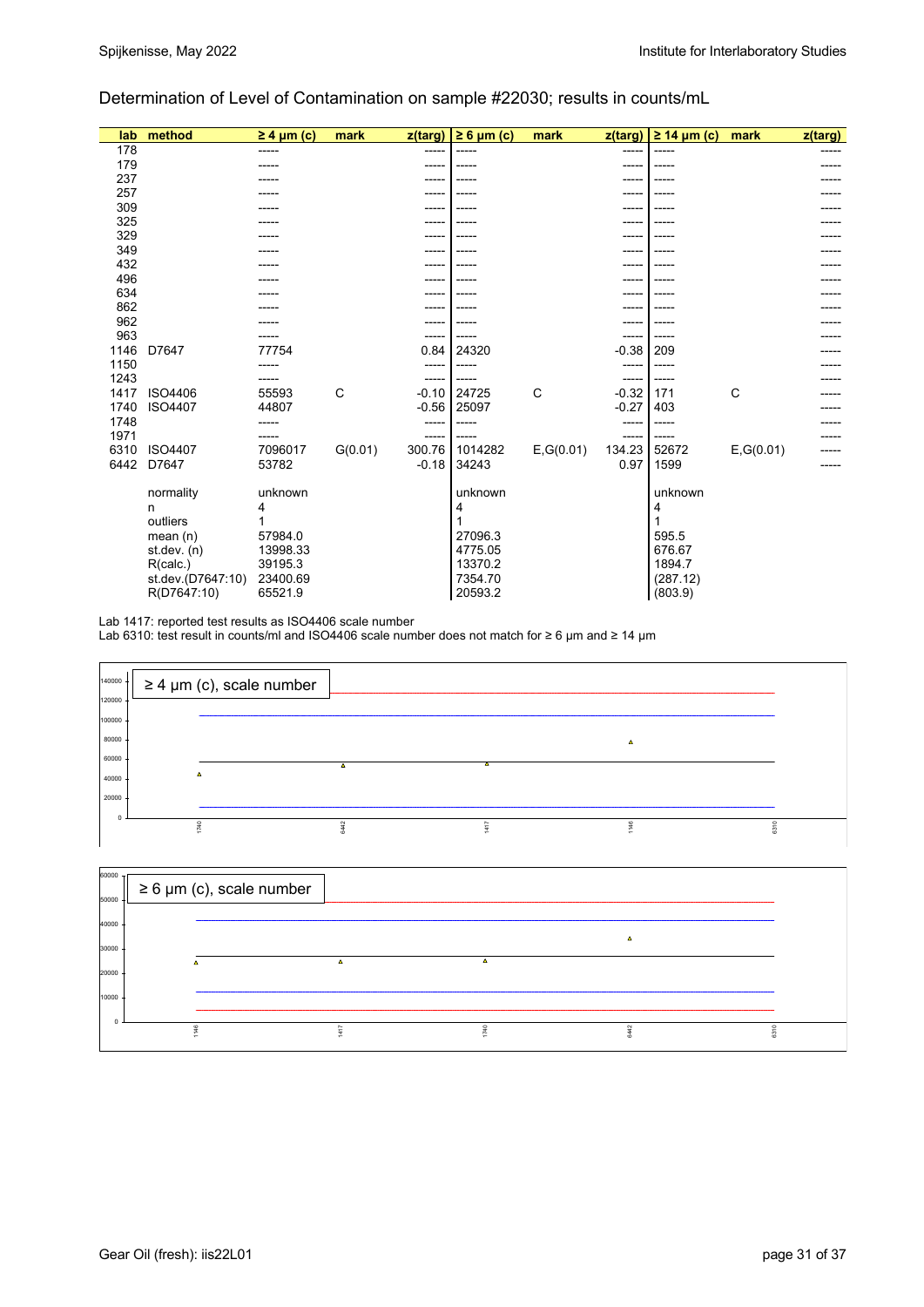Determination of Level of Contamination acc. to ISO4406 scale on sample #22030; results in scale number

| lab  | method     | $\geq 4$ µm (c) | mark<br>z(targ) | $\geq 6$ µm (c) | mark | z(targ)     | $\geq$ 14 µm (c) | mark | z(targ) |
|------|------------|-----------------|-----------------|-----------------|------|-------------|------------------|------|---------|
| 178  |            | ------          | -----           | -----           |      | -----       | -----            |      | -----   |
| 179  |            |                 | ----            | -----           |      | -----       |                  |      |         |
| 237  |            | -----           | -----           | -----           |      | -----       | ----             |      |         |
| 257  |            |                 | ----            |                 |      | ----        |                  |      |         |
| 309  |            | ----            | ----            | -----           |      | -----       |                  |      |         |
| 325  |            |                 | -----           | -----           |      | -----       |                  |      |         |
| 329  |            |                 | ----            | -----           |      | $---$       |                  |      |         |
| 349  |            | ----            | ----            | -----           |      | $---$       |                  |      |         |
| 432  |            |                 | ----            | -----           |      | -----       |                  |      |         |
| 496  |            |                 | -----           | -----           |      | -----       |                  |      |         |
| 634  |            | ----            | ----            | -----           |      | -----       |                  |      |         |
| 862  |            |                 | ----            | -----           |      | $---$       |                  |      |         |
| 962  |            |                 | ----            | -----           |      | -----       |                  |      |         |
| 963  |            | -----           | -----           | -----           |      | -----       | ----             |      |         |
| 1146 | ISO4406    | 23              | -----           | 22              |      | ------      | 15               |      |         |
| 1150 |            | -----           | ----            | -----           |      | -----       | ----             |      |         |
| 1243 |            |                 | ----            | -----           |      | -----       |                  |      |         |
| 1417 |            | -----           | -----           | -----           |      | -----       | ----             |      |         |
| 1740 | ISO4406    | 23              | $---$           | 22              |      | $- - - - -$ | 16               |      |         |
| 1748 |            | -----           | -----           | -----           |      | -----       | -----            |      |         |
| 1971 |            | -----           | -----           | -----           |      | ------      | -----            |      |         |
| 6310 | ISO4406    | 23              | -----           | 21              | Ε    | -----       | 16               | E    |         |
| 6442 | D7647      | 23              | -----           | 22              |      | $-----$     | 18               |      |         |
|      |            |                 |                 |                 |      |             |                  |      |         |
|      | n          | 4               |                 | 4               |      |             | 4                |      |         |
|      | mean $(n)$ | 23              |                 | 22              |      |             | 16               |      |         |

Lab 6310: test result in counts/ml and ISO4406 scale number does not match for ≥ 6 µm and ≥ 14 µm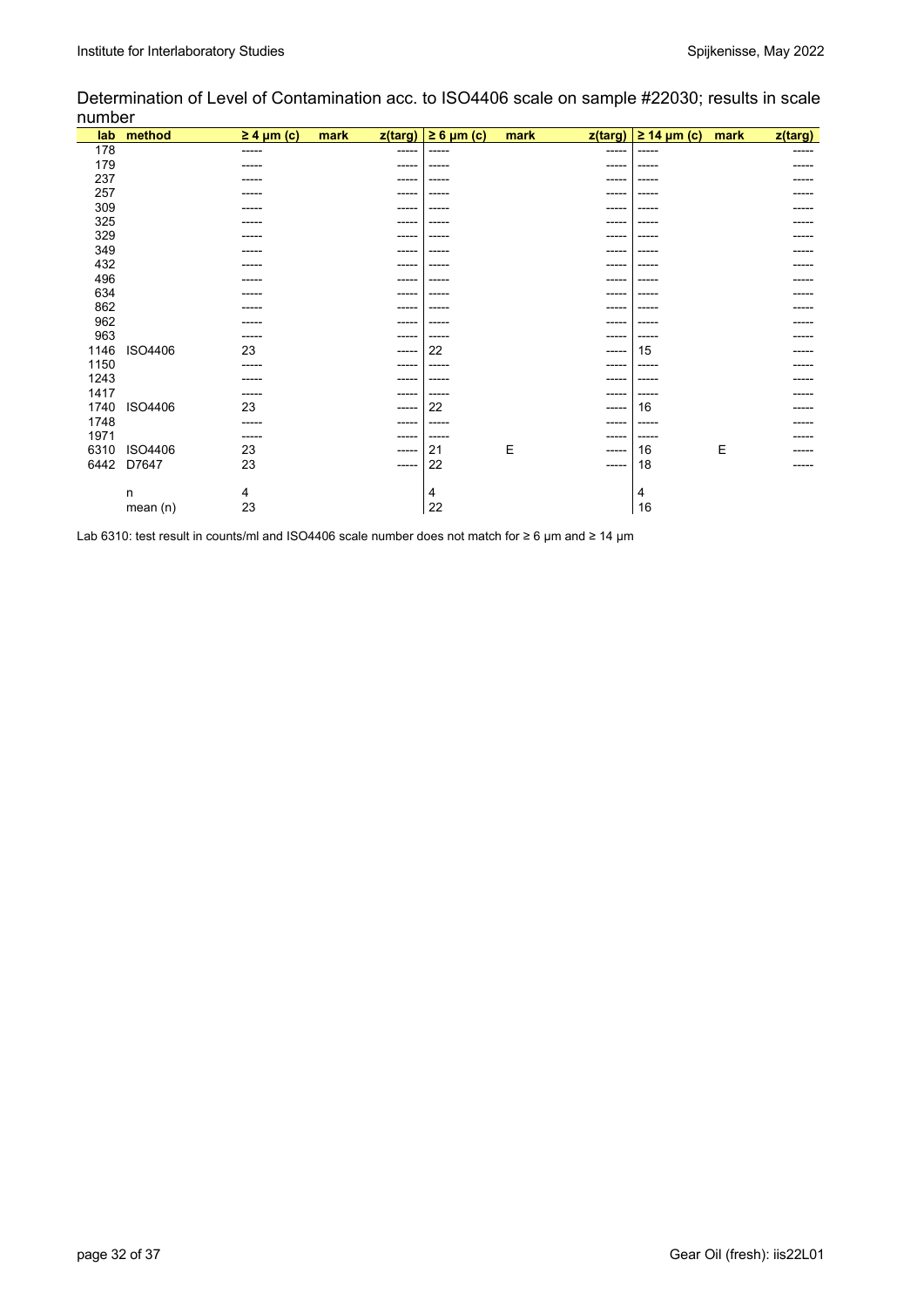# Determination of Calcium as Ca on sample #22030; results in mg/kg

| lab  | method     | value | mark | z(targ) | remarks                                       |
|------|------------|-------|------|---------|-----------------------------------------------|
| 178  |            | ----- |      | -----   |                                               |
| 179  |            | ----- |      |         |                                               |
| 237  | D5185      | <40   |      | -----   |                                               |
| 257  |            | ----- |      |         |                                               |
| 309  |            | 283.4 |      | -----   | possibly a false positive test result?        |
| 325  | D5185      |       |      | -----   |                                               |
| 329  | D5185      |       |      |         |                                               |
| 349  | D5185      | 0     |      |         |                                               |
| 432  |            | ----- |      |         |                                               |
| 496  | D5185      | < 0.1 |      |         |                                               |
| 634  | D6595      | 1.0   |      |         |                                               |
| 862  |            |       |      |         |                                               |
| 962  |            | ----- |      | -----   |                                               |
| 963  | D5185      | 0.69  |      | -----   |                                               |
| 1146 | D4951      | $5$   |      |         |                                               |
| 1150 |            | ----- |      |         |                                               |
| 1243 | DIN51399   | 0.4   |      |         |                                               |
| 1417 | D5185      | 1.51  |      |         |                                               |
| 1740 | D5185      | 0.2   |      |         |                                               |
| 1748 |            | ----- |      |         |                                               |
| 1971 | D4951      | 0.88  |      |         |                                               |
| 6310 | D7751      | $<$ 1 |      |         |                                               |
| 6442 | D5185      | ~10   |      | -----   |                                               |
|      |            |       |      |         |                                               |
|      | n          | 14    |      |         |                                               |
|      | mean $(n)$ | <40   |      |         | D5185:18 application range: $40 - 9000$ mg/kg |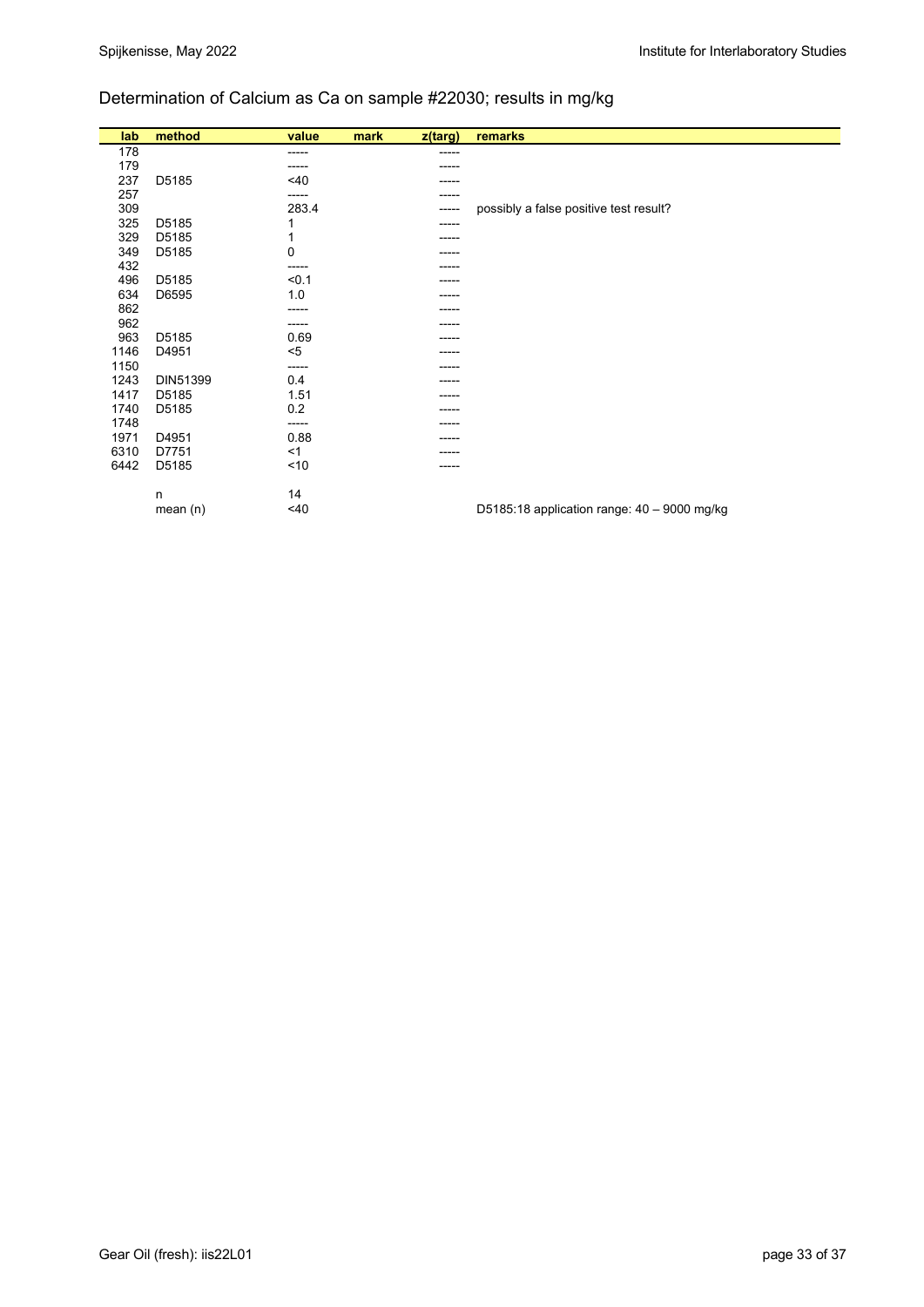# Determination of Phosphorus as P on sample #22030; results in mg/kg

| lab  | method            | value  | mark        | $z$ (targ) | remarks            |
|------|-------------------|--------|-------------|------------|--------------------|
| 178  |                   | -----  |             | -----      |                    |
| 179  |                   |        |             |            |                    |
| 237  |                   | 273    |             | $-0.10$    |                    |
| 257  |                   | -----  |             | -----      |                    |
| 309  |                   | 349.4  | D(0.01)     | 2.89       |                    |
| 325  |                   | 253    |             | $-0.89$    |                    |
| 329  |                   | 255    |             | $-0.81$    |                    |
| 349  |                   | 270    |             | $-0.22$    |                    |
| 432  |                   | -----  |             | -----      |                    |
| 496  |                   | 275.6  |             | 0.00       |                    |
| 634  |                   | 279    | $\mathsf C$ | 0.13       | first reported 169 |
| 862  |                   |        |             | -----      |                    |
| 962  |                   |        |             | -----      |                    |
| 963  |                   | 284.19 |             | 0.33       |                    |
| 1146 |                   | 272    |             | $-0.14$    |                    |
| 1150 |                   | -----  |             | -----      |                    |
| 1243 |                   | 270.6  |             | $-0.20$    |                    |
| 1417 |                   | 291    |             | 0.60       |                    |
| 1740 |                   | 285    |             | 0.37       |                    |
| 1748 |                   | -----  |             | -----      |                    |
| 1971 |                   | 277.8  |             | 0.08       |                    |
| 6310 |                   | 287    |             | 0.44       |                    |
| 6442 |                   | 286    |             | 0.41       |                    |
|      |                   |        |             |            |                    |
|      | normality         | OK     |             |            |                    |
|      | n                 | 14     |             |            |                    |
|      | outliers          | 1      |             |            |                    |
|      | mean $(n)$        | 275.66 |             |            |                    |
|      | st.dev. $(n)$     | 11.317 |             |            |                    |
|      | R(calc.)          | 31.69  |             |            |                    |
|      | st.dev.(D5185:18) | 25.497 |             |            |                    |
|      | R(D5185:18)       | 71.39  |             |            |                    |



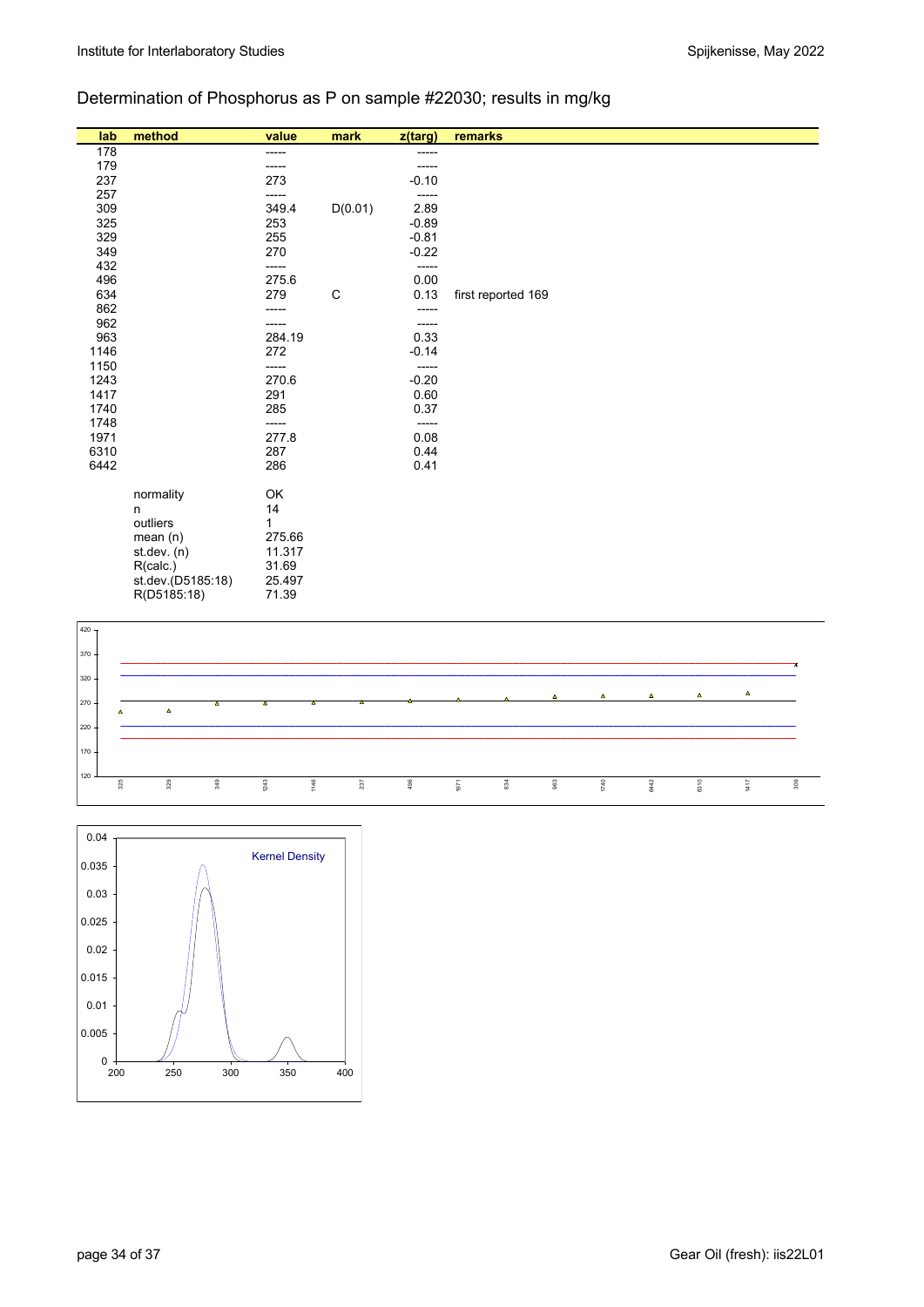# Determination of Zinc as Zn on sample #22030; results in mg/kg

| lab  | method  | value  | mark | z(targ) | remarks                                       |
|------|---------|--------|------|---------|-----------------------------------------------|
| 178  |         | -----  |      | ------  |                                               |
| 179  |         | -----  |      | -----   |                                               |
| 237  |         | <60    |      | -----   |                                               |
| 257  |         | 0.3    |      | -----   |                                               |
| 309  |         | 121.8  |      | -----   | possibly a false positive test result?        |
| 325  |         | $<$ 1  |      | -----   |                                               |
| 329  |         | $<$ 1  |      | -----   |                                               |
| 349  |         | 1      |      | -----   |                                               |
| 432  |         | ------ |      | -----   |                                               |
| 496  |         | 0.049  |      |         |                                               |
| 634  |         | 0.6    |      |         |                                               |
| 862  |         | -----  |      |         |                                               |
| 962  |         | ------ |      | -----   |                                               |
| 963  |         | 0.45   |      |         |                                               |
| 1146 |         | $5$    |      | -----   |                                               |
| 1150 |         | ------ |      | -----   |                                               |
| 1243 |         | n.n.   |      |         |                                               |
| 1417 |         | 0.71   |      |         |                                               |
| 1740 |         | < 0.1  |      | -----   |                                               |
| 1748 |         | -----  |      |         |                                               |
| 1971 |         | 1.32   |      |         |                                               |
| 6310 |         | $<$ 1  |      | -----   |                                               |
| 6442 |         | < 10   |      |         |                                               |
|      |         |        |      |         |                                               |
|      | n       | 15     |      |         |                                               |
|      | mean(n) | 50     |      |         | D5185:18 application range: $60 - 1600$ mg/kg |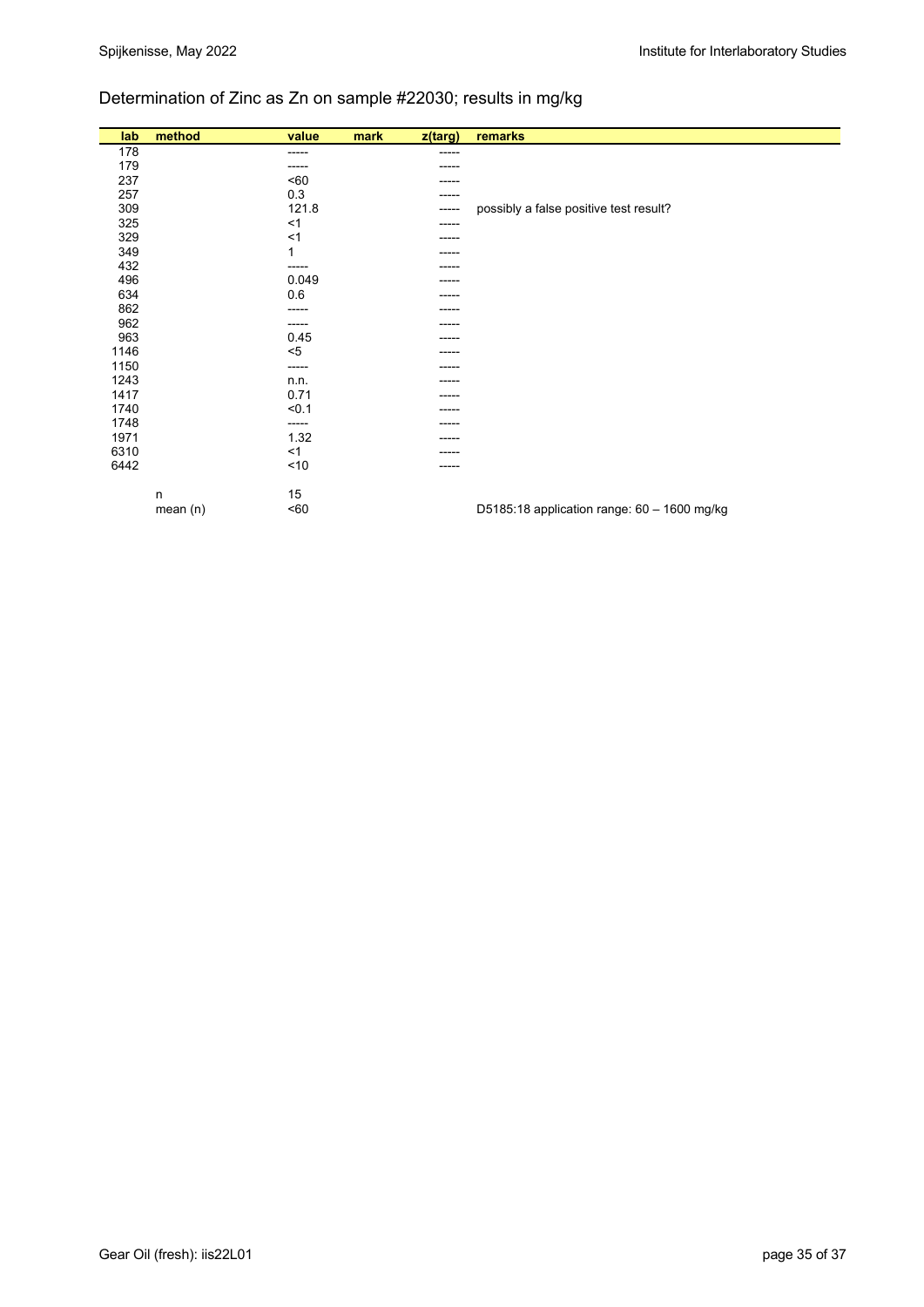#### **APPENDIX 2**

#### **Number of participants per country**

1 lab in AUSTRIA

- 3 labs in BELGIUM
- 1 lab in BULGARIA
- 1 lab in CHINA, People's Republic
- 2 labs in GERMANY
- 1 lab in GREECE
- 1 lab in JORDAN
- 2 labs in NETHERLANDS
- 1 lab in NIGERIA
- 1 lab in PHILIPPINES
- 1 lab in POLAND
- 1 lab in PORTUGAL
- 2 labs in SAUDI ARABIA
- 1 lab in SPAIN
- 1 lab in TANZANIA
- 1 lab in UNITED KINGDOM
- 2 labs in UNITED STATES OF AMERICA